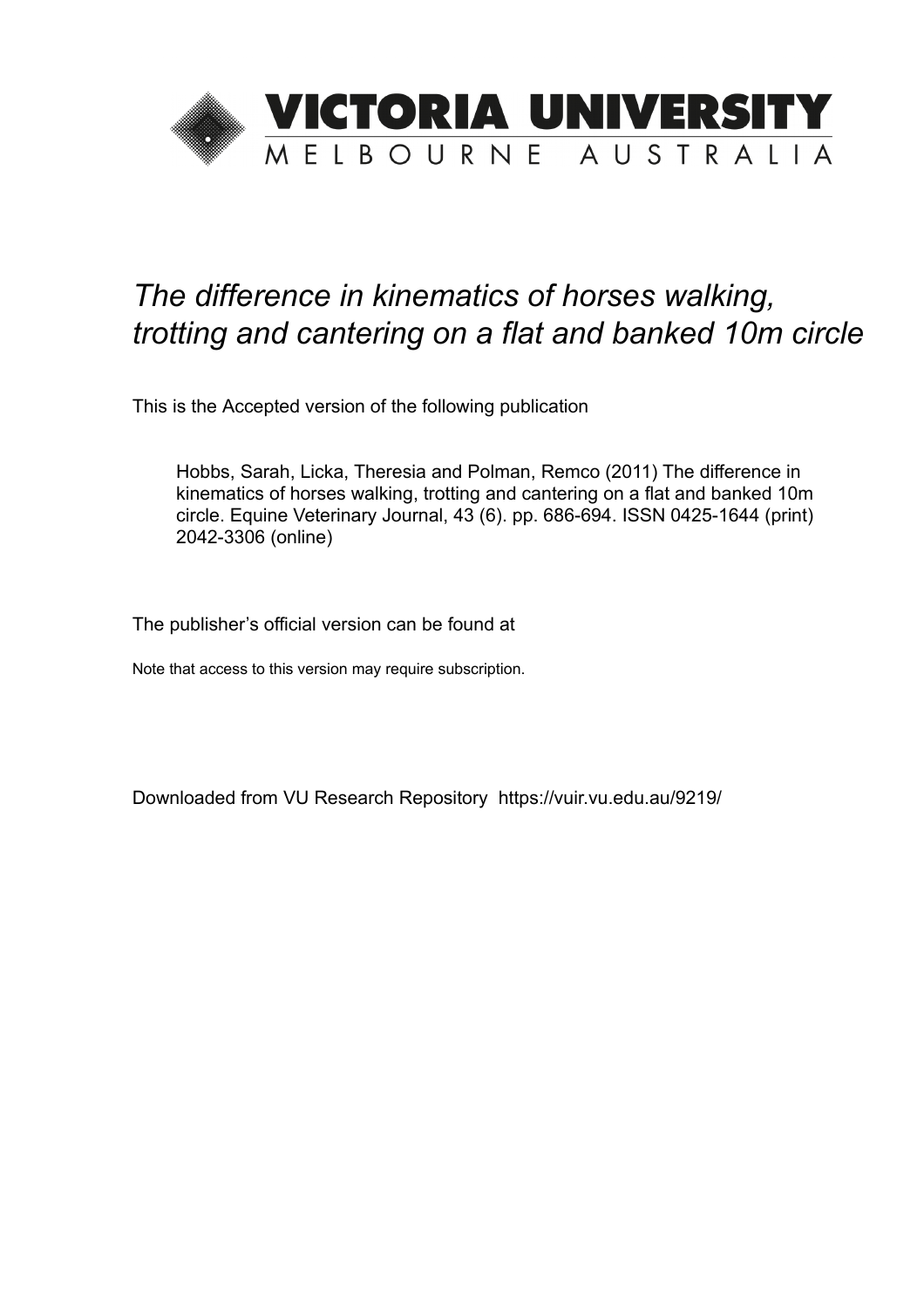- **The difference in kinematics of horses walking, trotting and cantering on a flat and**
- **banked 10 m circle**
- 
- **(Flat versus banked circle locomotion)**
- 
- **Symbols & abbreviations**
- (3-D) Three dimensional
- (COM) Centre of mass
- (DIPJ) Distal interphalangeal joint
- (LCS) Laboratory coordinate system
- (MPJ) Metacarpophalangeal joint
- (McIII) Metacarpus
- (MtIII) Metatarsus
- (PIPJ) Proximal interphalangeal joint
- (P1) Proximal phalanges
- (SCS) Segment coordinate system
- 

# **Key words**

- circle; locomotion; centripetal force; kinematics; limb inclination; curve
- 
-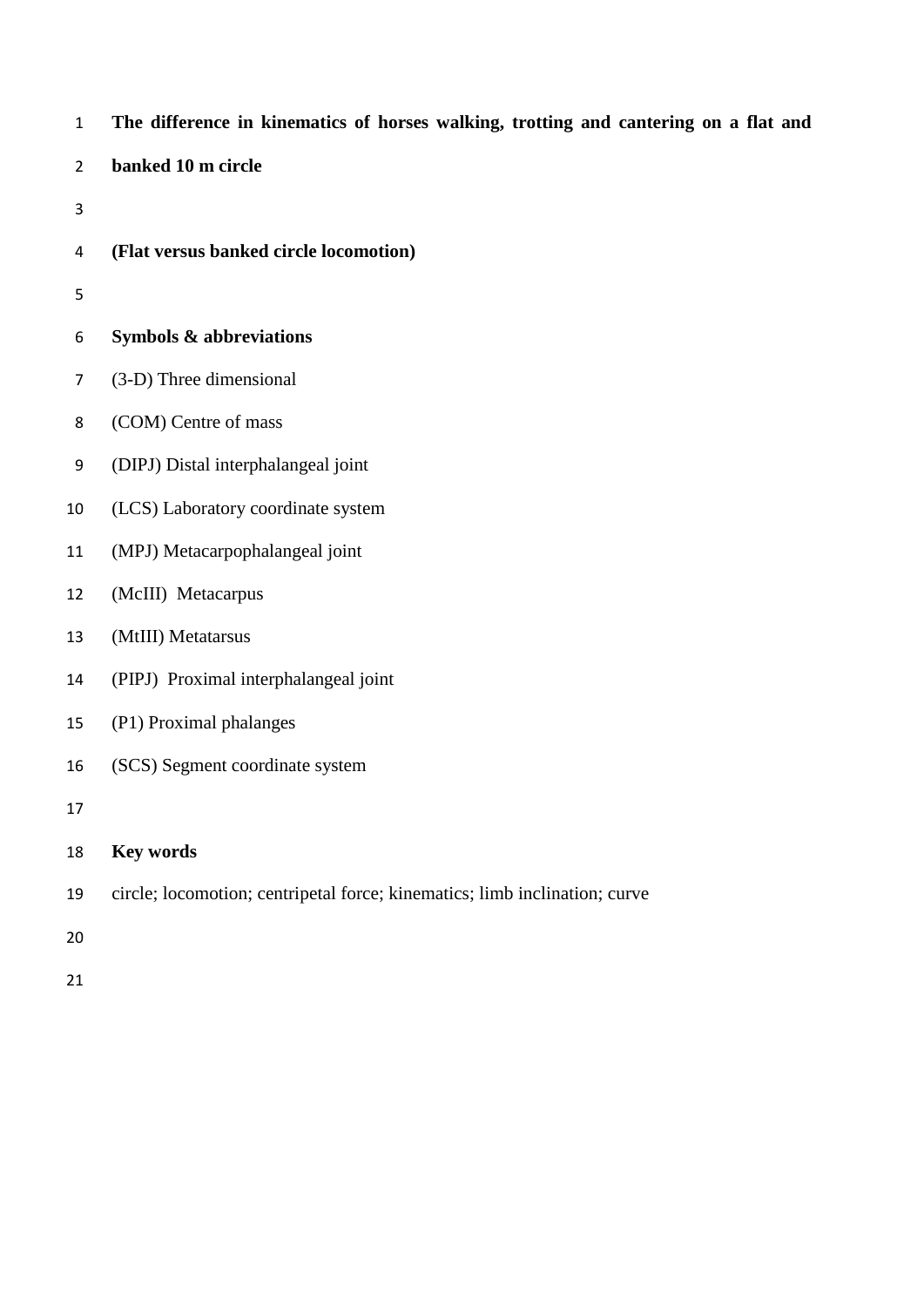### **Summary**

 Background: Locomotion adaptation mechanisms have been observed in horses, but little information is available in relation to banked and non-banked curve locomotion, which might be important for correct training.

 Aim: To determine if adaptation mechanisms in horses existed when moving on a banked compared to a flat curve and whether adaptation was similar in different gaits.

 Materials and Methods: Eight infra red cameras were positioned on the outside of a 10 m lunging circle and calibrated. Retroreflective markers were used to define left and right metacarpus (McIII) and proximal phalanges (P1), metatarsus (MtIII), head and sacrum. Data were recorded at 308 Hz from six horses lunged at walk, trot and canter on a flat and 10 degree banked circle in a cross over design. Measurements extracted were speed, stride length, McIII inclination, MtIII inclination, relative body inclination and duty factor. Data were smoothed with a 4th order Butterworth filter with 30 Hz cut-off. ANOVA was used to determine differences between conditions and limbs.

 Results: Adaptation mechanisms were influenced by gait. At canter inside forelimb duty factor was significantly longer (P<.05) on a flat curve compared to a banked curve, at walk this was reversed. McIII inclination, MtIII inclination and relative body inclination were significantly greater (P<.05) at trot and canter on a flat curve, so more inward tilt was found relative to the bearing surface.

 Conclusion: Adaptation to curved motion is gait specific. At faster gaits it appears that horses negotiate a banked curve with limb posture closer to body posture and probably with demands on the musculoskeletal system more similar to straight canter.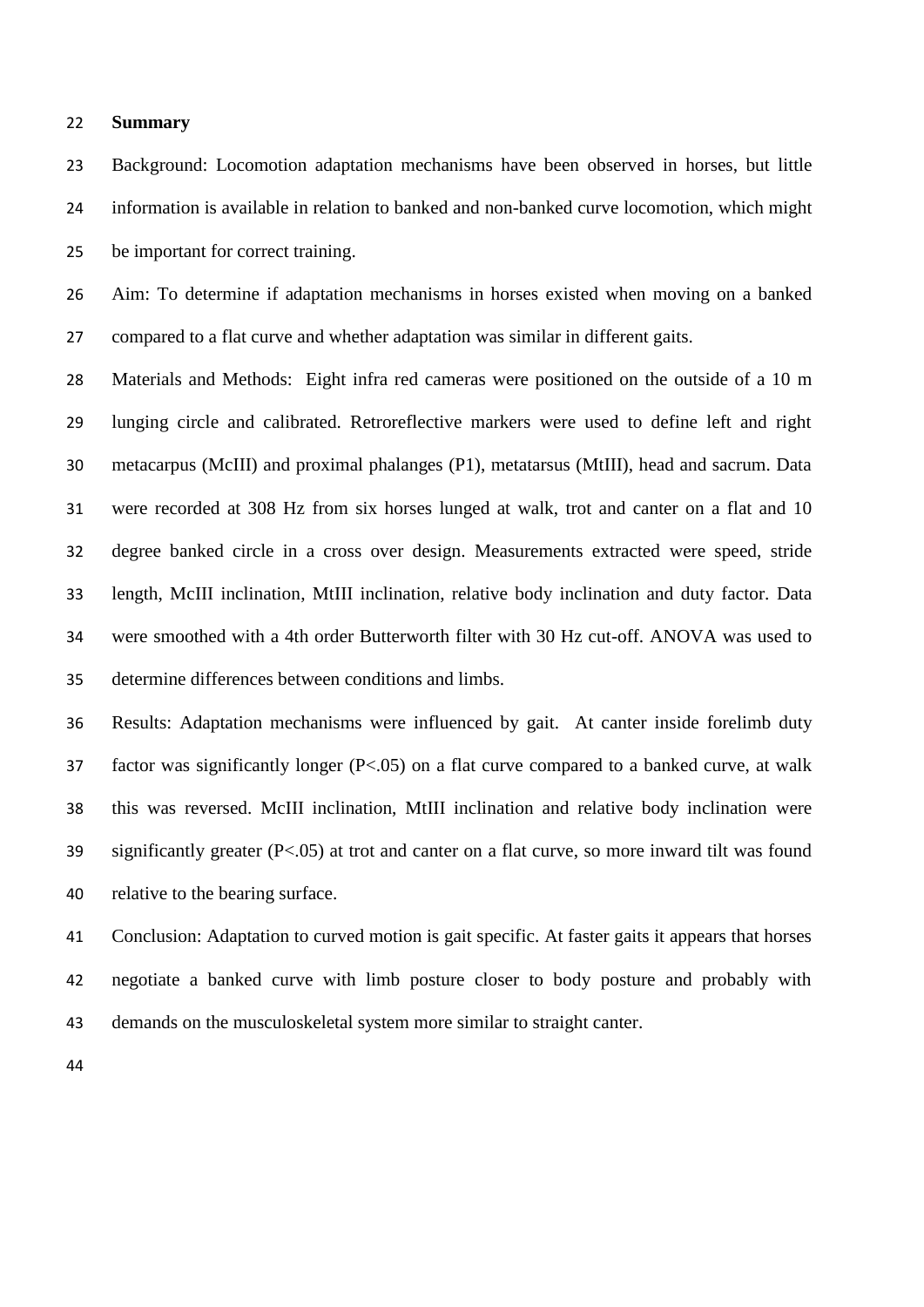#### **Introduction**

 The kinematics of walk, trot and canter gaits have been studied over ground and using treadmills in two dimensions (Barrey *et al*., 1993; van Weeren *et al*., 1993; Buchner *et al*., 1994; Clayton, 1994; Back *et al*., 1996; Galisteo *et al*., 1998; Galisteo *et al*., 2001; Clayton *et al*., 2002) and three dimensions (Chateau *et al*., 2004; Chateau *et al*., 2006; Hobbs *et al*., 2006; Clayton *et al*., 2007a; 2007b; Gomez Alvarez *et al*., 2009). From these studies adaptation mechanisms have been observed during treadmill locomotion (Barrey *et al*., 1993; Buchner *et al*., 1994; Gomez Alvarez *et al*., 2009) and other studies have reported adaptations due to shoeing regimens and hoof conformation, which include Clayton *et al*. (1990), Roepstorff *et al*. (1999) and van Heel *et al*. (2006). To date, few studies have investigated adaptations in kinematics during locomotion on a curve.

 Curve negotiation involves producing an inwardly directed ground reaction force (GRF) during the stance phase which results in centripetal acceleration (see Fig. 1) and this presents different challenges for different vertebrates. Greyhounds are not constrained when running on a curve as their body weight is supported mainly by their forelimbs and locomotion is powered by torque about the hip joint and by back extension (Usherwood and Wilson, 2005). In contrast, the muscles that power sprinting in humans are loaded by weight induced compression forces along the leg and a greater proportion of the maximum muscular effort must be directed medio-laterally in order to develop centripetal acceleration (Usherwood and Wilson, 2005). Chang and Kram (2007) found the inside leg to be particularly ineffective at generating push off forces for propulsion in humans and proposed that this is due to a need to optimise the alignment of the resultant GRF vector with the long axis of the leg. They suggested that muscles required to stabilize joints in the frontal plane, which have a negligible effect in straight path sprinting, are required in curve sprinting to realign and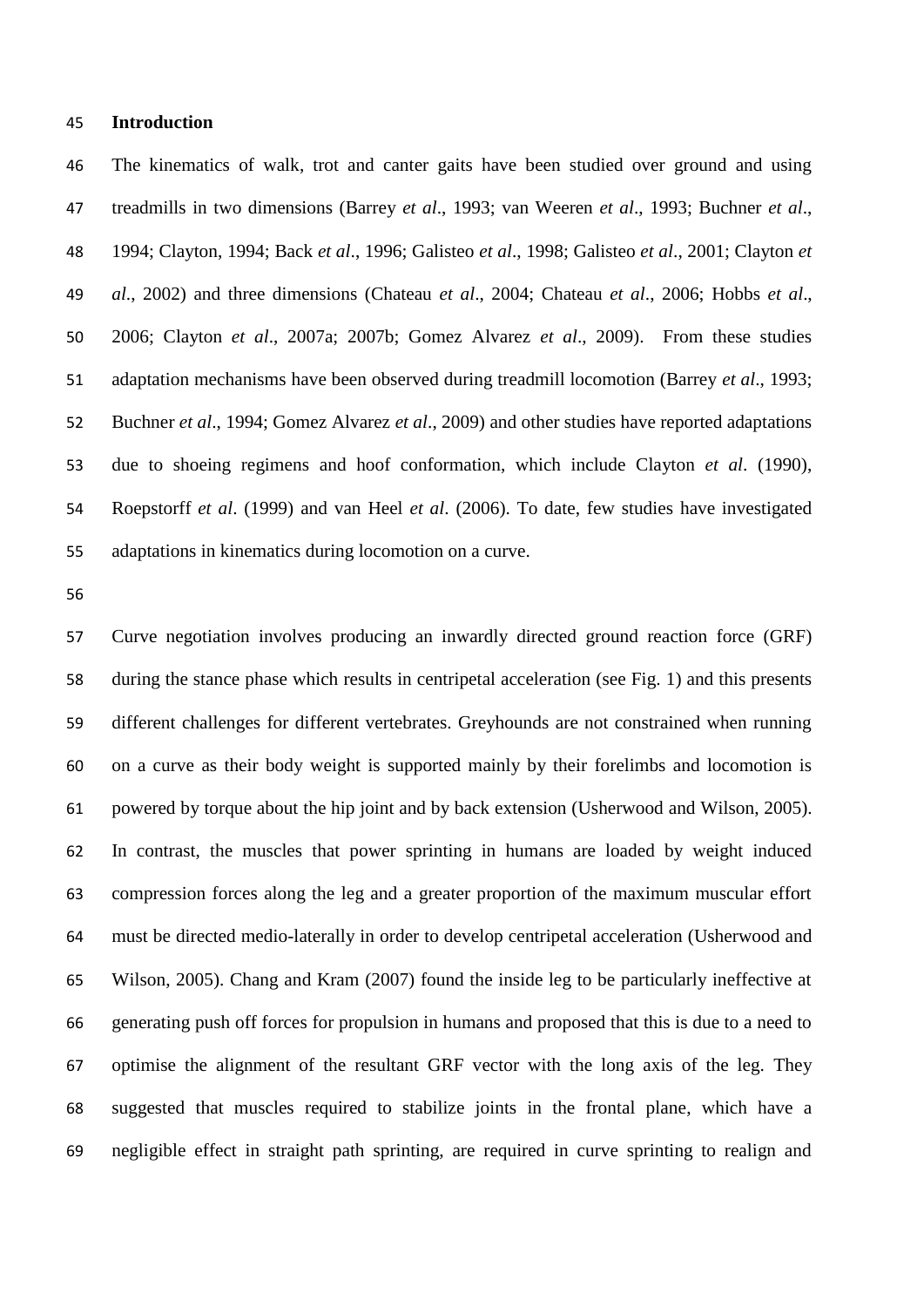stabilize the long axis of the leg. This increased muscle activity may therefore be inhibiting leg extension force during curve running and as vertical GRF decreased more than could be explained by a re-distribution of force to the medio-lateral direction. Usherwood and Wilson (2006) also suggested that tighter radii result in greater increases in duty factor, which Chang and Kram (2007) again found to be greater for the inside leg.

 Adaptations to curve motion in horses have been reported in two recent studies. Clayton and Sha (2006) investigated head and body centre of mass (COM) movement trotting on a flat 78 surface with a circular path of radius  $2.83 \pm 0.62$  m. They found an average tilt of the COM 79 towards the inside of the circle of  $14.8 \pm 2.8$  degrees and medio-lateral oscillation of the COM outwards with outside forelimb stance and inwards with inside forelimb stance. In addition, the inclination of the COM in the frontal plane was more vertically oriented around the time of ground contact with the inside forelimb. Chateau *et al*. (2005) investigated adaptations of the inside, distal forelimb during a tight turn at walk. It was reported that the limb adducted through the stance phase substantially more until heel off to cover the ground in the direction of movement. The distal interphalangeal joint (DIPJ) underwent substantial internal (medial) rotation during the weight bearing phase of the turn, the proximal interphalangeal joint (PIPJ) rotated internally and the metacarpophalangeal joint (MPJ) also rotated internally in the second half of the stance phase as the joint flexed. As body mass was brought over the limb in the direction of the turn the limb adducted, there was a large external rotation of the hoof to lift off and the medial side of the hoof left the ground first. This rotation was associated with sudden external rotation of the PIPJ and DIPJ which realigned the distal segments that were internally rotated at the end of the weight bearing phase. From these studies it is clear that adaptations to curve motion are also found in horses, but constraints placed on the limbs at faster speeds are unknown.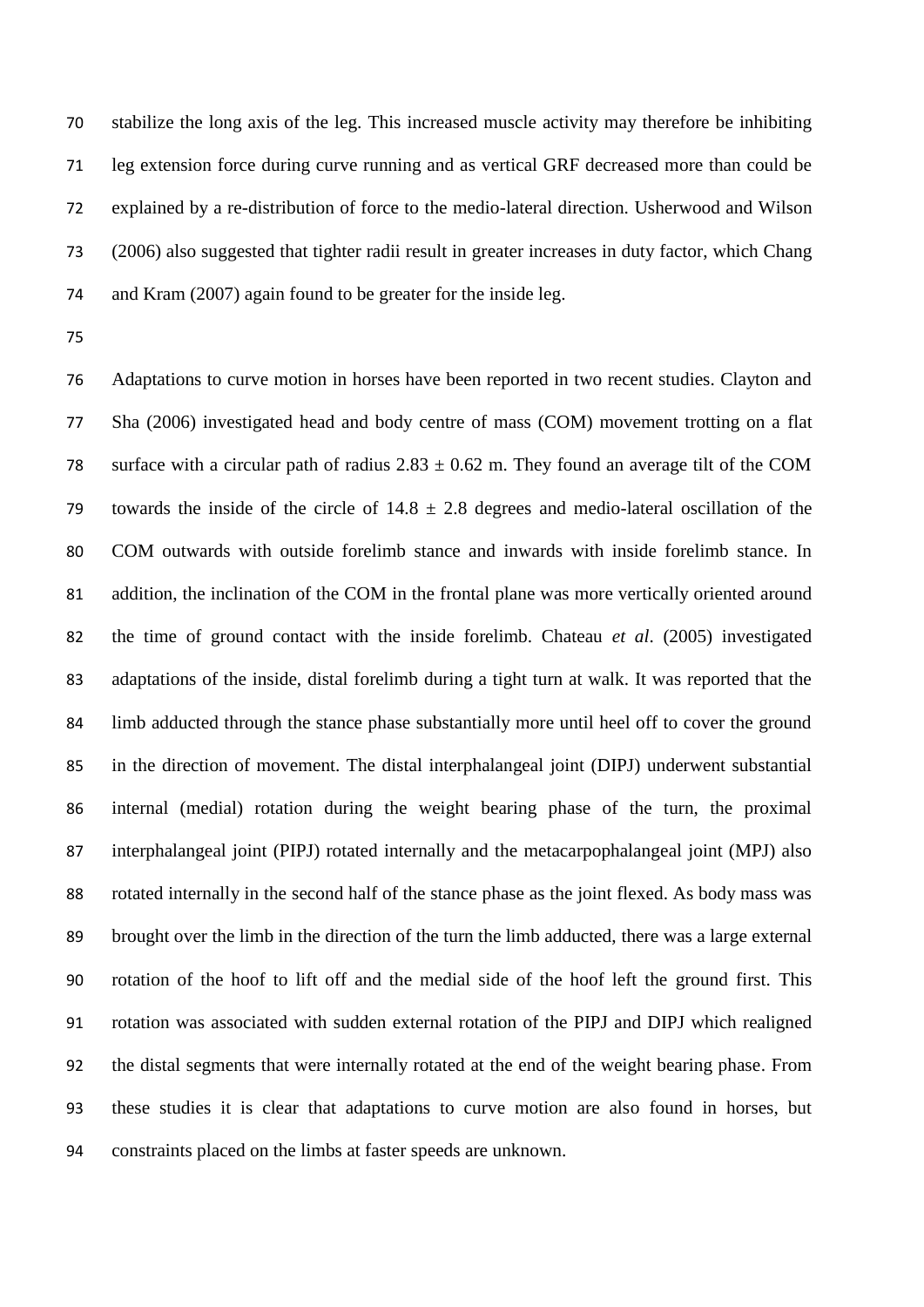Fredricson and Drevemo (1971) recognised that the characteristics of the surface, banking, curve and gradient as well as surface variation will affect the trotting action. In this respect they suggested that at high speed good horses can compensate for many of these factors, but to the expense of wear and tear on their limbs. The risk of injury to the distal joints when negotiating curves may increase further for horses performing at faster gaits and over longer time periods, as Johnston *et al*. (1999) found stride length, stance time and joint excursion during stance to increase with fatigue. Hill (2003) remarked that most catastrophic injuries in racing will occur in turns and in the stretch run to the finish. In a study of 58 horses suffering serious accidents during racing, Ueda *et al*. (1993) also came to the conclusion that injuries were more likely to occur in turns. Despite this, studies of racing injury risks (Stephen *et al.*, 2003; Parkin 2008) have yet to address factors such as the design of the course, the radius of the curves on the course, and whether these curves are banked or not, which was also suggested by (Anthenill *et al.,* 2007). Evidence suggests that the greatest injury risks during turning are to the forelimbs, but there is conflicting information on the prevalence of injury to left and right limbs, considering that many racetracks are counter-clockwise. Peckham (2009) reported a prevalence of injuries to left forelimbs on the Polytrack at Kentucky during a holiday meet and in a study by Hill (2003) from a total of 27 third metacarpal bone (McIII) fractures, 19 were to the left fore. This was supported by Bertone (1997) who suggested that typical Standardbred condylar fractures are a left front lateral injury. However, right sided carpal injuries have previously been reported in the USA (Schneider *et al*., 1988) and UK and Australian studies have found injuries to left and right forelimbs to be equally represented (Bathe, 1994; Verheyen and Wood, 2004; Boden *et al*., 2006).

 In the distal limb at low loads the DIPJ accounts for most of the motions outside the sagittal plane, but with increasing load the involvement of this joint becomes less whereas the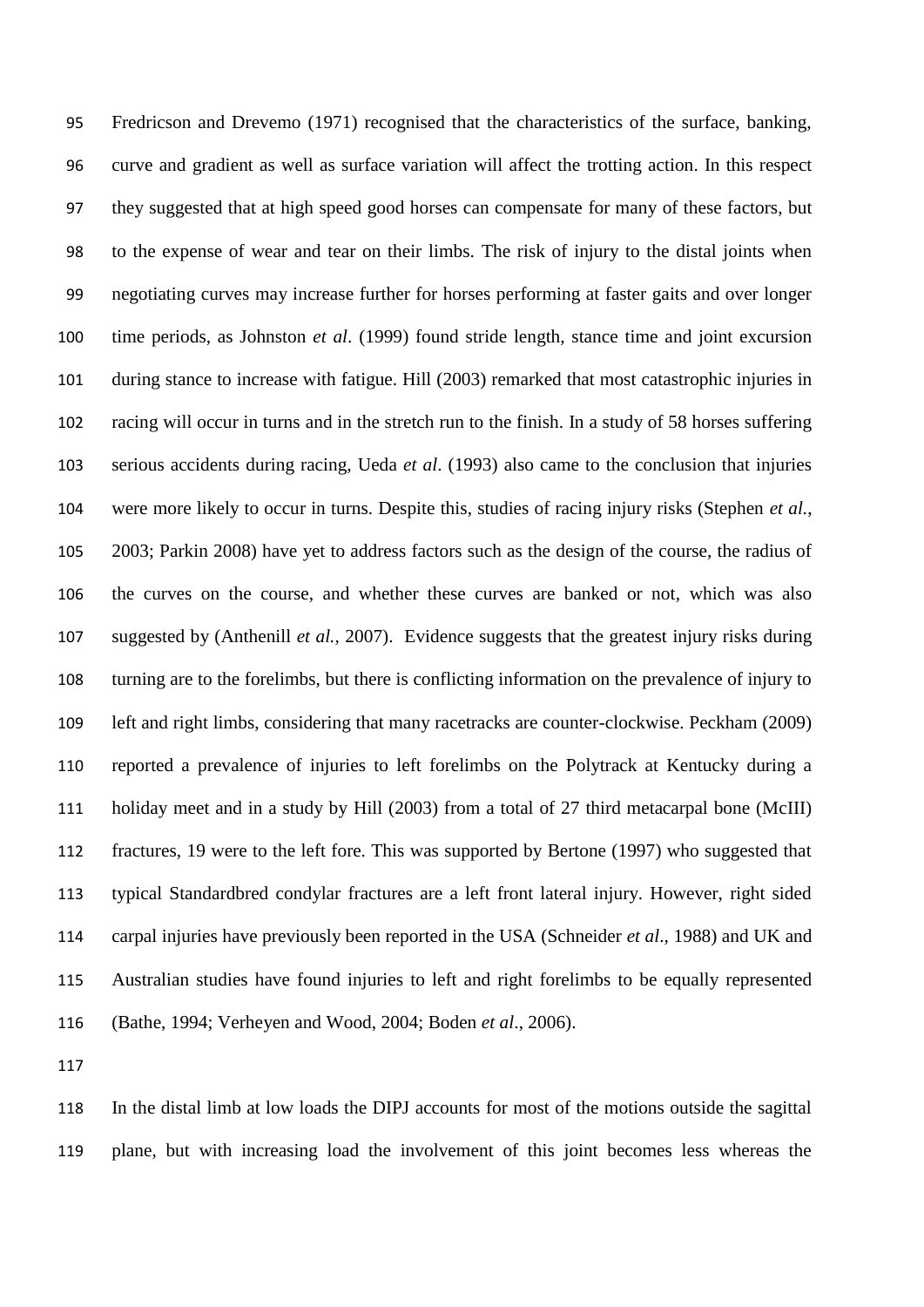involvement of the PIPJ and MPJ increases (Chateau *et al*., 2002). Out of plane rotations will increase stress on the distal joints during weight bearing (Denoix, 1999) and as a result degenerative joint disease is most frequently found in horses that make tight turns or twisting movements (Stashak, 2002a; Swanson, 1988; McDiarmid, 1998). Lunging is often used in lameness assessment as most clinical orthopaedic conditions of the horse are known to be increased on the turn (Stashak 2002b), mostly for the inside limb, but in some defined conditions such as proximal suspensory desmitis the lameness may also be exacerbated in the outside limb (Dyson, 2007). Further investigation of the adaptation mechanisms of the horse on banked and unbanked curves could lead to more scientifically qualified exercise suggestions for horses recovering from orthopaedic injury.

 The use of banking on curves of different sporting venues is widespread and well designed tracks are known to allow better curve negotiation (Schuermann, 2008), as a component of body weight assists in providing inwardly directed force at the ground (Hay, 1993) (see Fig. 1b). Despite this, little information is available on adaptation of horses to curved and banked curve locomotion which may be important for correct training. The aims of this study were therefore to determine whether there was an adaptation mechanism in horses during lunging on a banked curve compared to a flat curve and whether this adaptation mechanism was similar in different gaits. Based on previous studies of curve and banked curve motion (Greene 1985; 1987; Hay, 1993; Clayton and Sha, 2006; Usherwood and Wilson, 2005; Chang and Kram, 2007) it was hypothesised that forelimb inclination and relative body inclination will be greater on a flat surface compared to a banked surface, as a component of bodyweight assists in providing inwardly directed force at the ground on a banked surface. That there will be a need for relatively longer duty factors on a flat surface at trot and canter,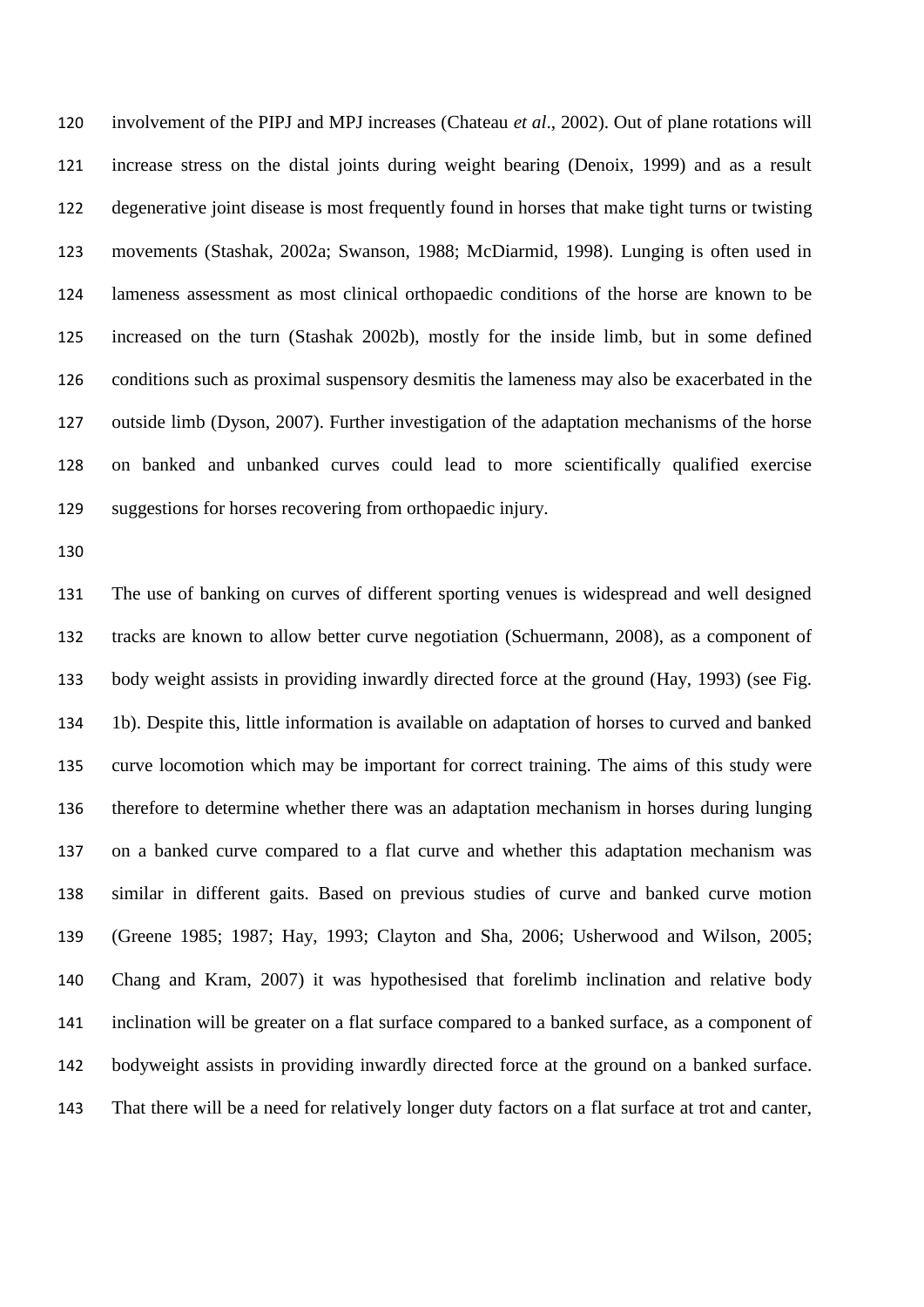as more resultant force will be required to maintain speed. That inclination and duty factor will be more pronounced in the inside forelimb.

# **Method**

#### *Animals*

 Ethical approval was obtained for this project from the UCLan and the University of Edinburgh animal projects committees. Six sound veterinary school horses (height at the 151 withers  $154 \pm 8$  cm and body mass  $529 \pm 25$  kg (mean  $\pm$  s.d.) were used in the study. Horses were lunged regularly at walk, trot and canter for 4 weeks prior to the commencement of the study to increase fitness levels and habituated to the test set up on the lunge at walk, trot and canter prior to testing in both flat and banked conditions.

# *Data Collection*

157 Eight infra-red cameras<sup>1</sup> were positioned in an arc configuration on the outside of a 10 m lunging circle and calibrated to a horizontal-vertical laboratory coordinate system (LCS) using a spirit level. The lunging circle surface used for both conditions was prepared from wetted and then pressed sand and rubber particles. The average penetration depth of the surface with a Longchamps Pentrometer was 7.3 cm allowing plastic deformation to an 162 average hoof depth of 4.8  $\pm$  1.9 cm and 4.5  $\pm$  1.8 cm on the flat and banked surfaces respectively. The measurement volume was 5 m long by 2 m wide by 2 m high, the maximum residual from the cameras was 0.42 mm and the wand measurement error was 1.35 mm for a 750.5 mm wand. A marker set of 30 retro-reflective markers were used to define the left and right McIII, proximal phalanges (PI), metatarsus (MtIII), head and sacrum. A three-dimensional (3-D) marker set was used for McIII and PI using both anatomical markers (markers that define the segment end points, joints and segment orientation) and tracking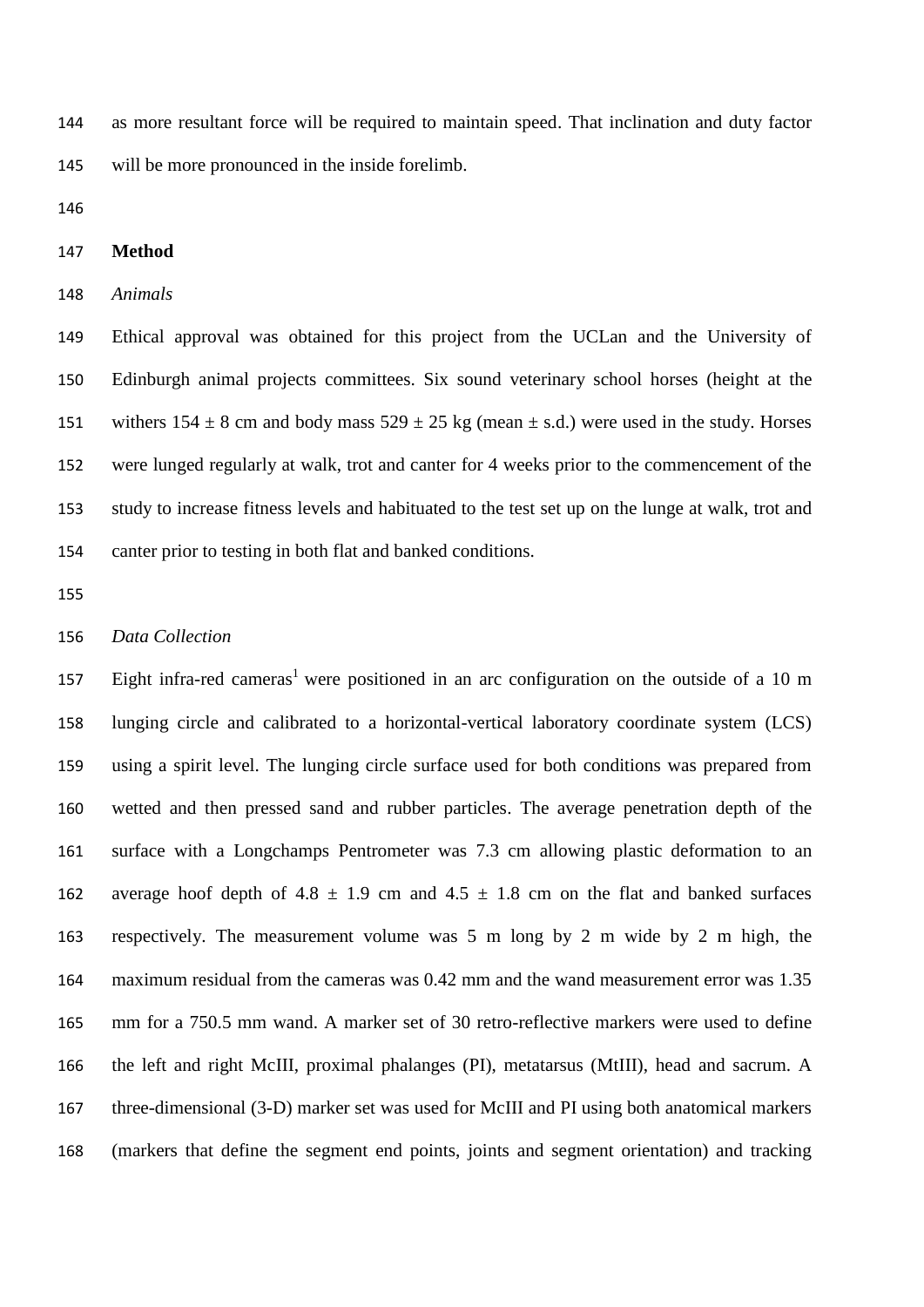markers (markers that track the movement of that segment through 3-D space) as shown in Fig. 2a. A static trial was recorded with both anatomical markers and tracking markers in position whilst the horse stood square, from which the tracking markers are referenced to their anatomical position on the segment. Anatomical markers were positioned on the medial and lateral locations of the proximal head of McIII (positioned between McIII and medial and lateral splint bones) and the proximal site of attachment of the proximal collateral ligaments of the MPJ and PIPJ. Tracking markers were positioned on medial proximal, medial distal and the lateral mid-shaft of McIII and proximal medial, proximal lateral and the distal midline of PI. These locations were used to minimize soft tissue artefacts and also to ensure non co-linearity (a requirement for 3-D tracking). This method was based on the Calibrated Anatomical Systems Technique (Cappozzo *et al*. 1995; 2005). The anatomical markers were then removed.

#### *Procedure*

 A cross over design was used such that 3 horses were lunged first on the flat and 3 horses were lunged first on the bank. Kinematic data from the tracking markers were recorded from the horses lunged on a 10 m circle at walk, trot and canter turning to the left and right at 308 Hz. The starting turn direction was randomised for each horse and for each condition. Forty seconds of data were collected for each trial to ensure that a sufficient number of strides could be extracted for each gait and each condition. The trials were digitised in Qualisys 189 Track Manager<sup>1</sup>, exported to three dimensional (3-D) motion analysis software<sup>2</sup>, separated into and normalised to full strides. Foot strike and toe off were determined from inspection of the vertical velocity (Mickelborough *et al*. 2000) curves of left and right forelimb lateral PI and distal MtIII tracking markers. The kinematic data were filtered with a low pass 4th order Butterworth filter with a cut off frequency of 30 Hz from inspection of the canter data and as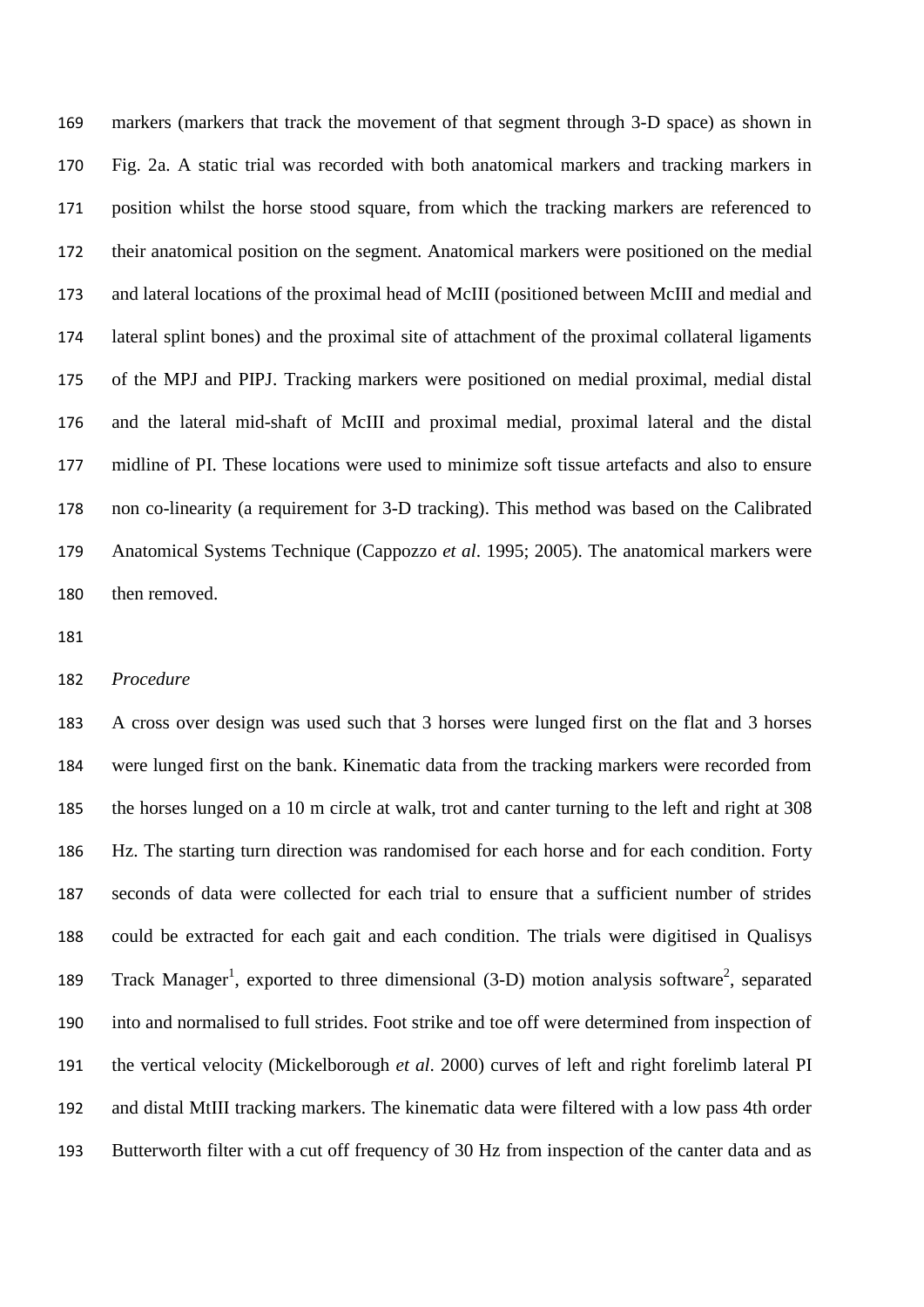20 Hz is commonly used for lower forelimb data at walk and trot (Chateau *et al*. 2006; Strobach *et al*. 2006). For each subject an ensemble average of a minimum of 3 stance phases for each leg, each condition and each turn direction was computed from replicate walks, trots and canters.

# *Calculations*

 The origin of the LCS was defined with X-axis as cranio-caudal (in the direction of motion), the Y-axis as medial-lateral (towards the inside-outside of the circle) and the Z-axis as vertical (see Fig. 2). From the LCS origin coordinates, the normal (perpendicular) to the bearing surface for flat and banked conditions was defined, which was vertical for the flat surface and at 10 degrees inwards from the vertical for the banked surface (see Fig. 1). All inclinations were measured from the normal for that surface (see Fig. 1 and 2). Speed was 206 calculated from the resultant velocity of the X and Y sacrum marker velocity components in the LCS. Stride length was calculated from the resultant of displacement of the X and Y components of PI in the LCS from left foot strike to left foot strike and right foot strike to right foot strike. Duty factor was calculated as the ratio of stance time (foot strike to toe off) 210 to stride time (foot strike to foot strike).

 Segment position and orientation within the LCS was determined in two stages using a similar method to that described by Clayton and Sha (2006): 1) Position and orientation were 214 defined relative to the origin of the LCS in Visual  $3D^2$ , 2) Position and orientation were extracted at foot strike and the coordinate system was then rotated to their relative position on 216 the curve in Excel<sup>3</sup> (see Fig. 3). Stage 1: For McIII and PI, a segment coordinate system (SCS) was defined with respect to the calibrated LCS (Cappozzo *et al*., 1995; Hobbs *et al*. 2006; Clayton *et al*. 2007b) and from this measurement the segment end point positions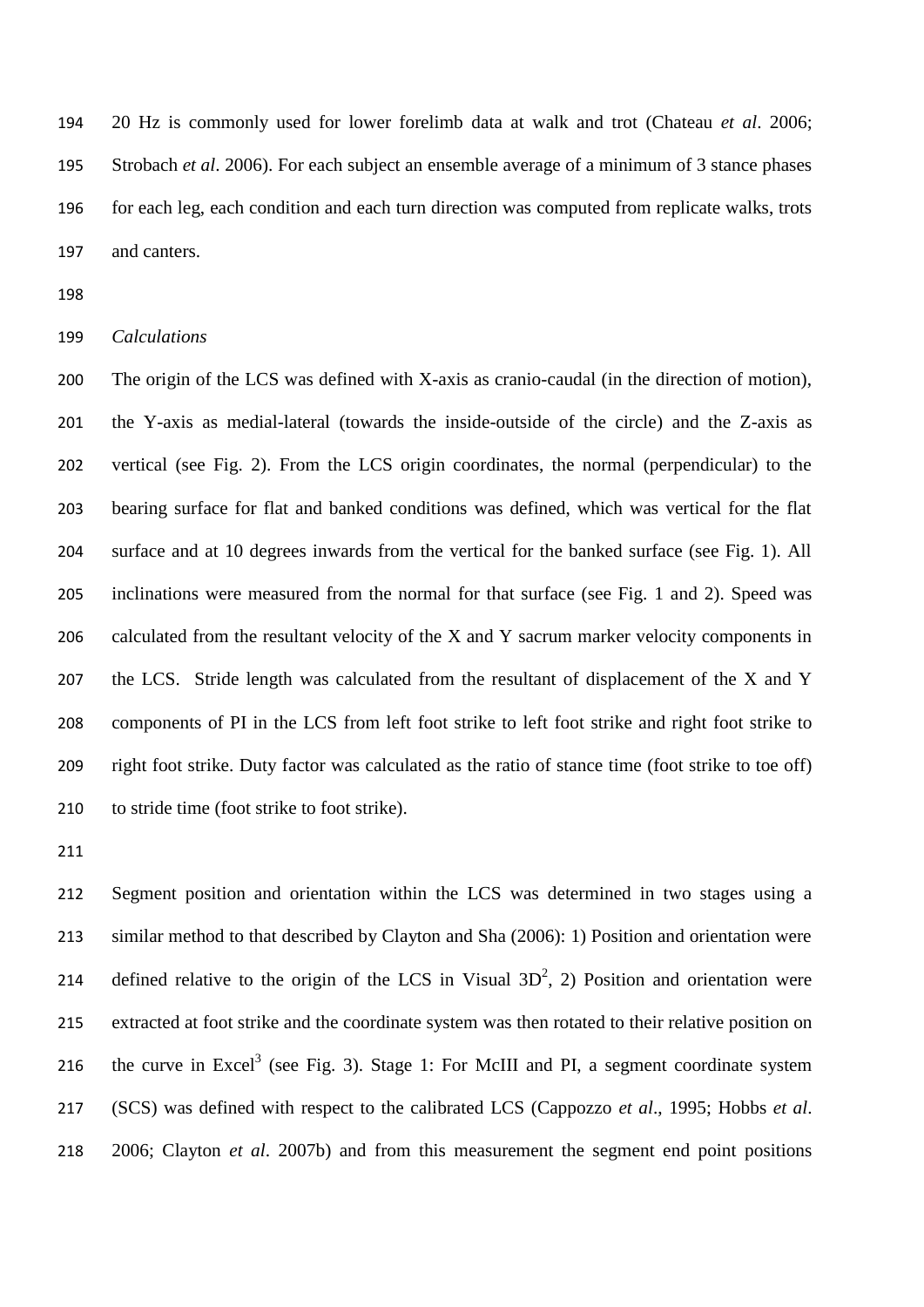relative to the origin of the LCS were determined as described by Hobbs *et al*. (2006). For MtIII, segment position in the LCS was determined using proximal and distal tracking marker coordinates. Similarly, relative body inclination in the LCS was determined using the coordinates of the sacrum marker relative to the stance limb MtIII distal marker. Stage 2: For each foot strike the coordinates of each proximal and distal marker/segment end point were transposed to a new coordinate system that defined the X' axis at a tangent to the curve and Y' axis radially inwards. Coordinates of the proximal and distal end points/markers in Y'-Z 226 plane were then used to calculate McIII, MtIII and relative body inclination (see Fig. 3).

#### *Data analysis*

 Mean and standard deviations were calculated for speed, stride length, duty factor, McIII inclination, MtIII inclination and relative body inclination at walk, trot and canter. A 231 Kolmogorov-Smirnov test was used to test for normality. For speed a 2 (flat vs. banked) by 2 (left turn vs. right turn) ANOVA was conducted. For the other dependent variables a 2 (flat vs. banked) by 2 (inside leg vs. outside leg) by 2 (left turn vs. right turn) ANOVA was 234 conducted in  $SPSS<sup>4</sup>$ . This was done separately for each gait for the dependent variables stride length, duty factor, McIII, MtIII, and relative body inclination. In the instance turn direction did not influence the analysis this was removed from the model. In the instance of a 237 significant interaction effect post-hoc comparisons were conducted using Fisher  $LSD<sup>5</sup>$ . 238 Significance was set at  $P < .05$ .

# **Results**

241 All data were normally distributed except for duty factor at walk on the flat and McIII inclination at walk. A log transformation was conducted for these data.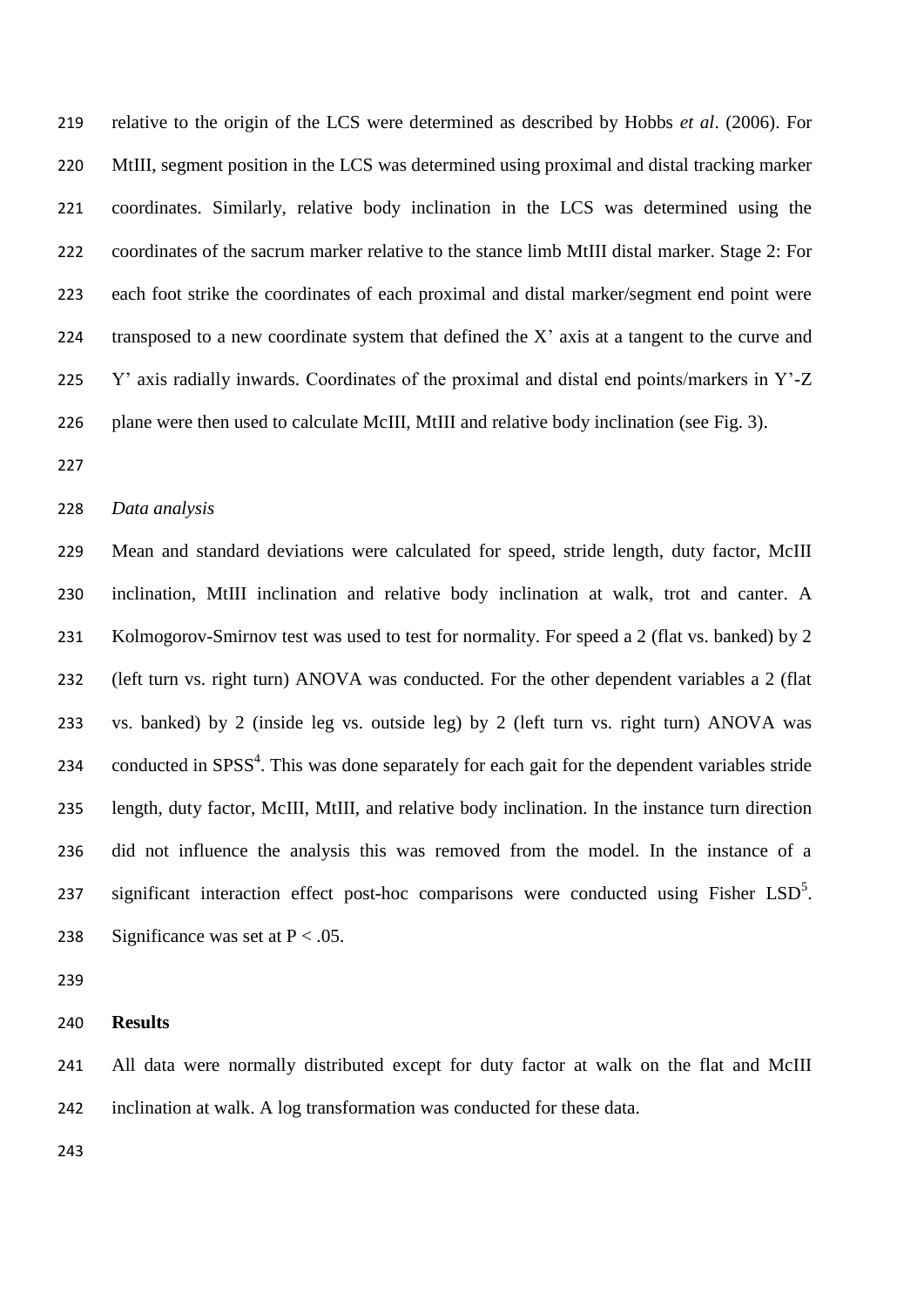*Speed*

 Results for speed at walk, trot and canter gaits on left and right turns is shown in Table 1. Turn direction did not influence speed and as such was removed from the model. A 247 significant surface angle effect (flat vs. banked) was found for walk,  $(F(1,22) = 4.53; P = .05;$ 248  $\eta^2 = .17$ ) with higher speeds on the flat (1.54 m s<sup>-1</sup>) than the banked surface (1.40 m s<sup>-1</sup>). No 249 differences were found for trot  $(F(1,22) = 0.91; P = .35; \eta^2 = .04)$  or canter  $(F(1,22) = 0.01; P$ 250 = .94;  $\eta^2$  = .00).

*Stride length*

 Mean and standard deviations for stride length, duty factor and McIII, MtIII and relative body inclination at walk trot and canter on flat and banked curves are shown in Table 2 whereas Table 3 shows the results of the analysis of variance. There was a significant leg main effect for walk and canter for stride length. A shorter stride length was found for the inside leg (1.66 m walk; 2.50 m canter) than the outside leg (1.77 m walk; 2.65 m canter). There were no effects for surface angle (flat vs. banked) or interaction effects. There was no effect for turn direction on stride length.

*Duty factor*

 There was a significant main effect for surface angle at walk. Duty factor was higher for the 261 banked surface (66.79%) than the flat (65.18%) surface. There was no interaction or leg main effect at walk. There was a significant interaction effect for trot and canter. Post-hoc comparisons for trot showed that duty factor for the flat inside leg (45.65%) was significantly 264 longer than the flat outside leg (43.07%; P = .02) and the banked inside leg (42.92%; P = .02). For canter, post-hoc comparisons showed that the banked inside leg differed 266 significantly from the flat inside leg ( $P = .001$ ) and the flat outside leg ( $P = .04$ ), but not from 267 the banked outside leg ( $P = .06$ ). There was no effect of turn direction for duty factor.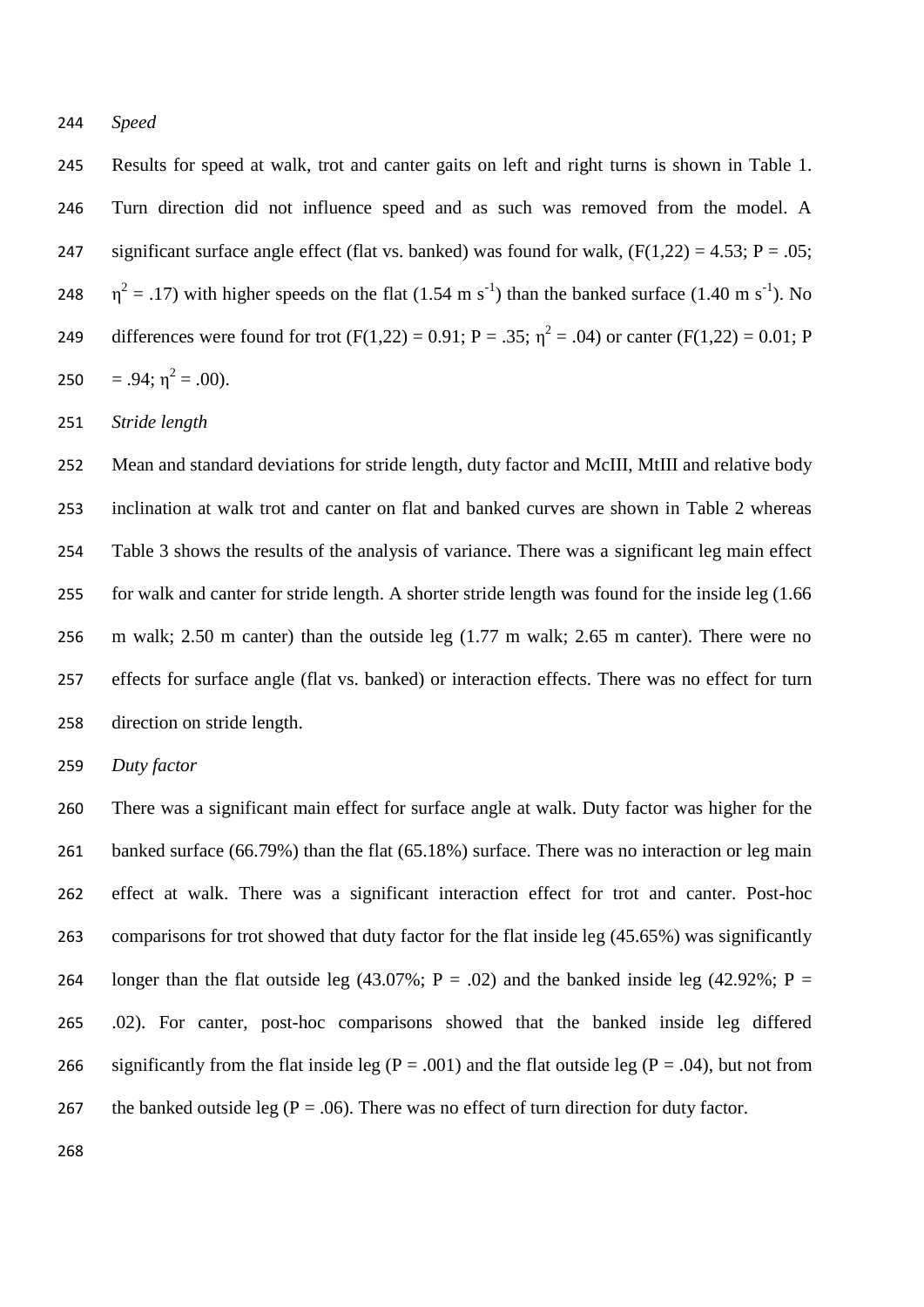*McIII inclination* 

 There was no effect for turn direction for McIII inclination. For all three gaits McIII inclination, which reflects the magnitude of limb adduction, was found to be significantly larger for the flat in comparison to the banked condition (walk 0.1 vs. -10.2 degrees; trot 18.2 vs. 7.2 degrees; canter 25.7 vs. 17.7 degrees). Similarly, a leg main effect was found for all three gait patterns. McIII inclination was found to be larger for the inside leg for walk (1.9 vs. -12.0 degrees), trot (15.0 vs. 10.4 degrees) and canter (24.3 vs. 19.1 degrees) compared to the outside leg.

*MtIII inclination*

 Again, there was no effect for turn direction for MtIII inclination. There was a significant main effect for surface angle for all three gaits. MtIII inclination was larger in walk (6.7 vs. - 2.53 degrees), trot (19.3 vs. 10.1 degrees), and canter (26.6 vs. 20.8 degrees) gaits. Also, the inside leg had a larger MtIII inclination (24.1 degrees) than the outside leg (15.3 degrees) in the trot condition.

*Relative body inclination*

 There was no effect for turn direction for relative body inclination. At walk (5.3 vs. -2.1 degrees), trot (18.8 vs. 9.5 degrees) and canter (24.8 vs. 18.2 degrees) relative body inclination was larger in the flat condition in comparison to the banked condition. In addition, at trot and canter relative body inclination was significantly greater for outside hind limb foot strike than for inside hind limb foot strike.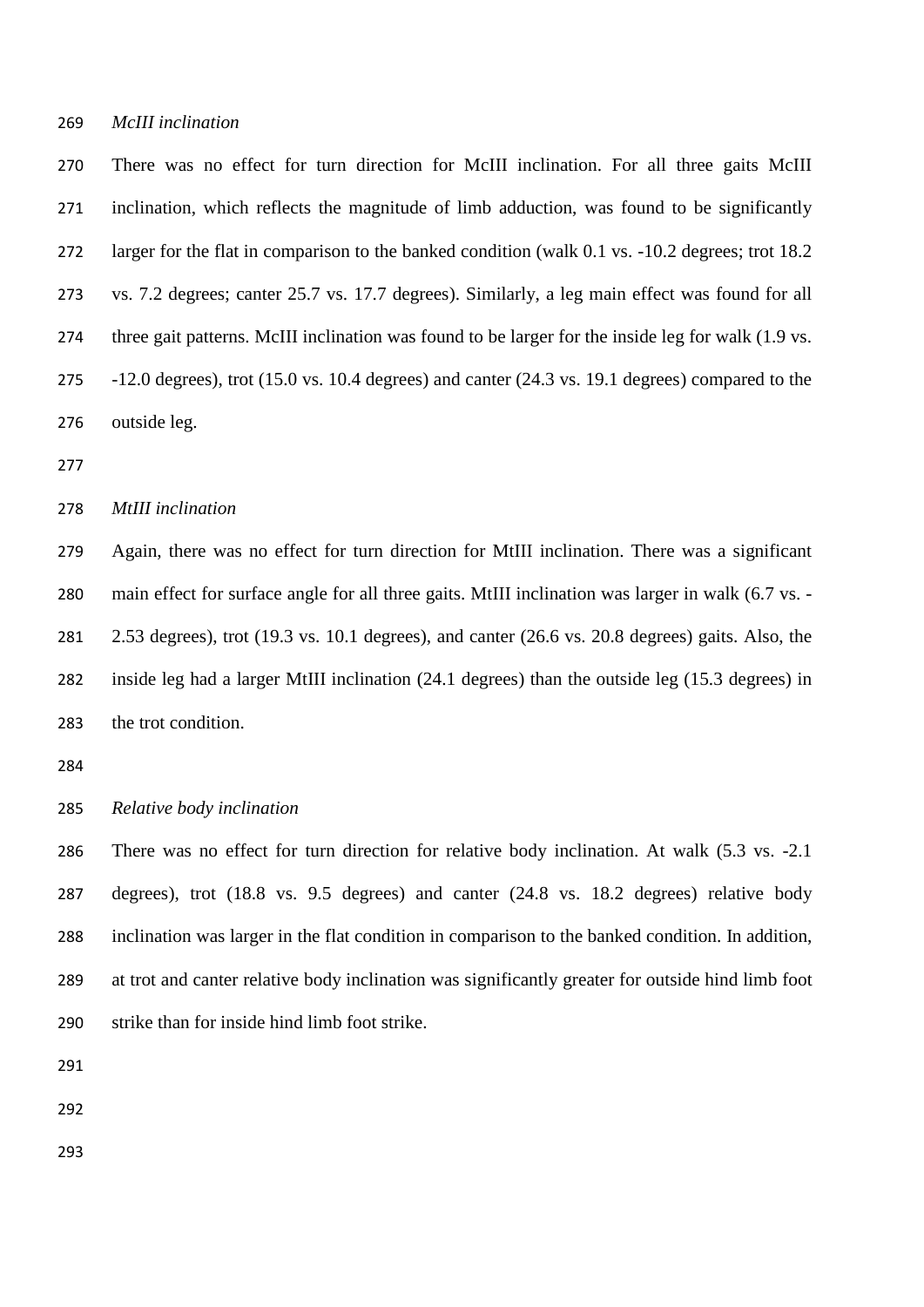#### **Discussion**

 This study aimed to determine whether horses adapt their locomotion on a banked curve compared to a flat curve and if so, whether these adaptation mechanisms were similar in different gaits. The results show that at faster gaits (trot and canter) an increase in duty factor for the inside forelimb compared to the outside forelimb is dependent on surface angle, so an increase could be expected on a flat, but not necessarily a banked surface. Duty factor was also significantly greater on a flat surface compared to a banked surface at canter and at both trot and canter the increase was significant for the inside forelimb, which in part supports our hypotheses. Greater forelimb (McIII) inclination and relative body inclination were found on a flat surface compared to a banked surface, supporting our a priori hypothesis. In addition, a similar pattern was observed for the hind limbs (MtIII inclination). So, more tilt relative to the ground was recorded on a flat surface in comparison to the banked surface. Inside forelimb (McIII) inclination compared to outside forelimb (McIII) inclination was also more pronounced on the flat surface in comparison to the banked surface, although care must be taken when interpreting these results as a larger angle would be expected in relation to the surface. These results were therefore considered with respect to relative body inclination to reflect how much each limb adducted.

 To negotiate a curve the outside legs have to travel further than the inside legs, so a longer stride for the outside leg at all gaits was expected. The introduction of a banked curve did not change this difference between limbs, but at walk a shorter stride length for both limbs was found. This may be because a banked curve presents an unlevel surface that is more difficult to negotiate and this therefore slowed the horses down, reducing stride length.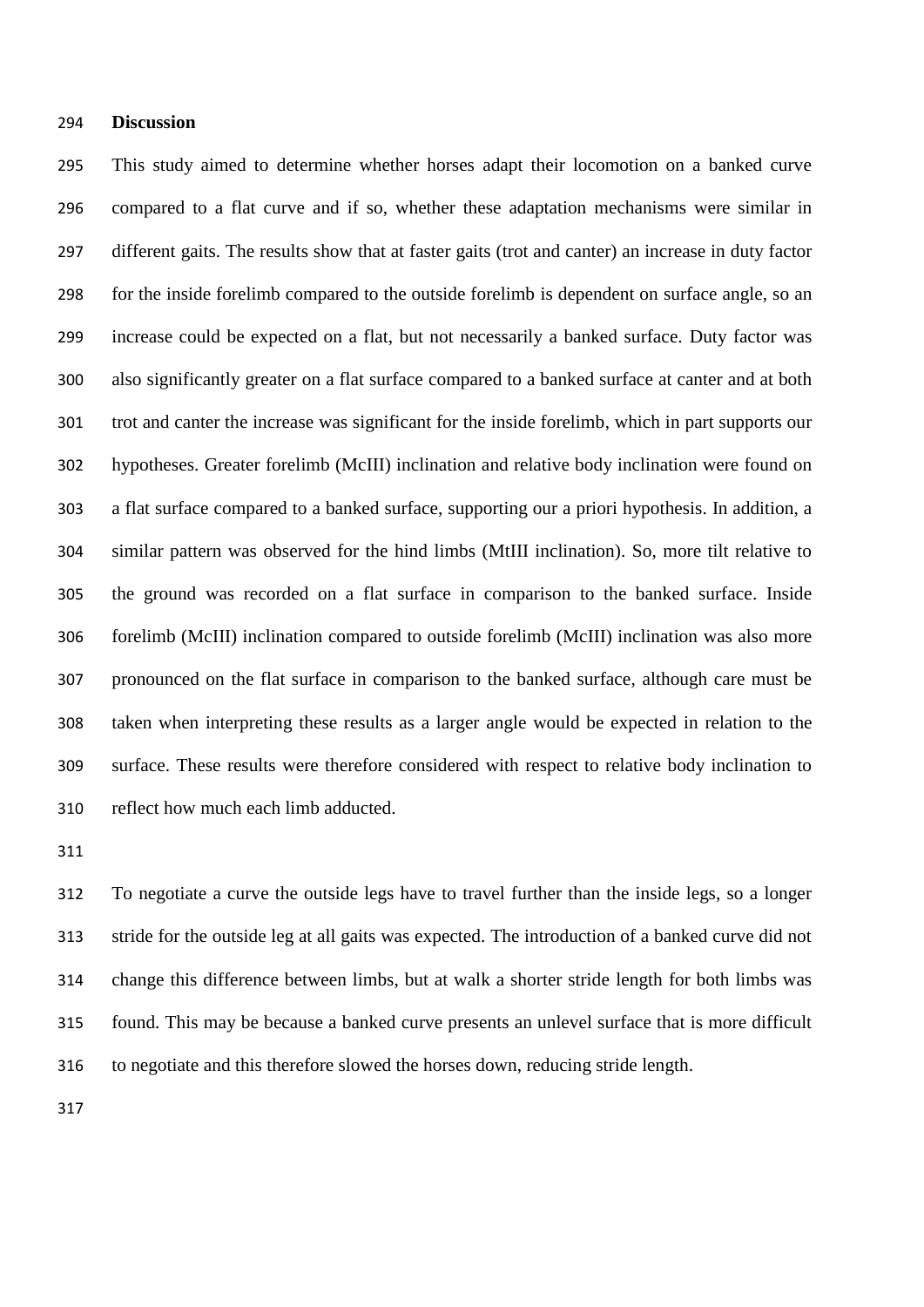At walk the increase in duty factor on a banked curve may also relate to the reduction in speed. In contrast, at canter on a flat curve, duty factor increased significantly for the inside leg. Although the horses were not negotiating the curves at maximum speed, the inside leg may be kept on the ground for longer on a flat curve to produce sufficient inwardly directed force at the ground to stay on the curve in addition to maintaining propulsive forces. Usherwood and Wilson (2005) suggested that in greyhounds this is a role of the forelimbs and in humans Chang and Kram (2007) found that larger medio-lateral forces were generated by the inside leg. On a banked curve, this requirement may have been reduced as a component of body weight assisted in providing inwardly directed force at the ground (Hay, 1993). The interaction effect found at trot and canter however may suggest that the difference in timing relates to the position of the limbs relative to the ground. On a flat curve the horse tilts more, so their outside leg is further away from the ground and consequently it may take longer for this limb to make contact with the ground, on a banked curve this situation is reversed. So, relative body position to the bearing surface in addition to the requirement to generate inwardly directed GRFs may influence duty factor for the forelimbs.

 McIII inclination at foot strike occurs during straight locomotion as a result of global limb adduction (Chateau *et al*., 2004; Hobbs *et al*., 2006; Clayton *et al*., 2007a; 2007b). In contrast, during a tight turn Chateau *et al*. (2005) reported McIII abduction of the inside leg at foot strike with adduction increasing throughout stance. They suggested that adducting the limb during the turn positions the limb further under the body which allows the horse's body mass to travel over it in the direction of motion. In this study where a larger curve was negotiated, similar magnitudes of inclination to McIII adduction previously reported for straight line walk at foot strike were found for both inside and outside forelimbs on a flat curve. On a banked curve however, it appears the body leans outwards as if traversing a slope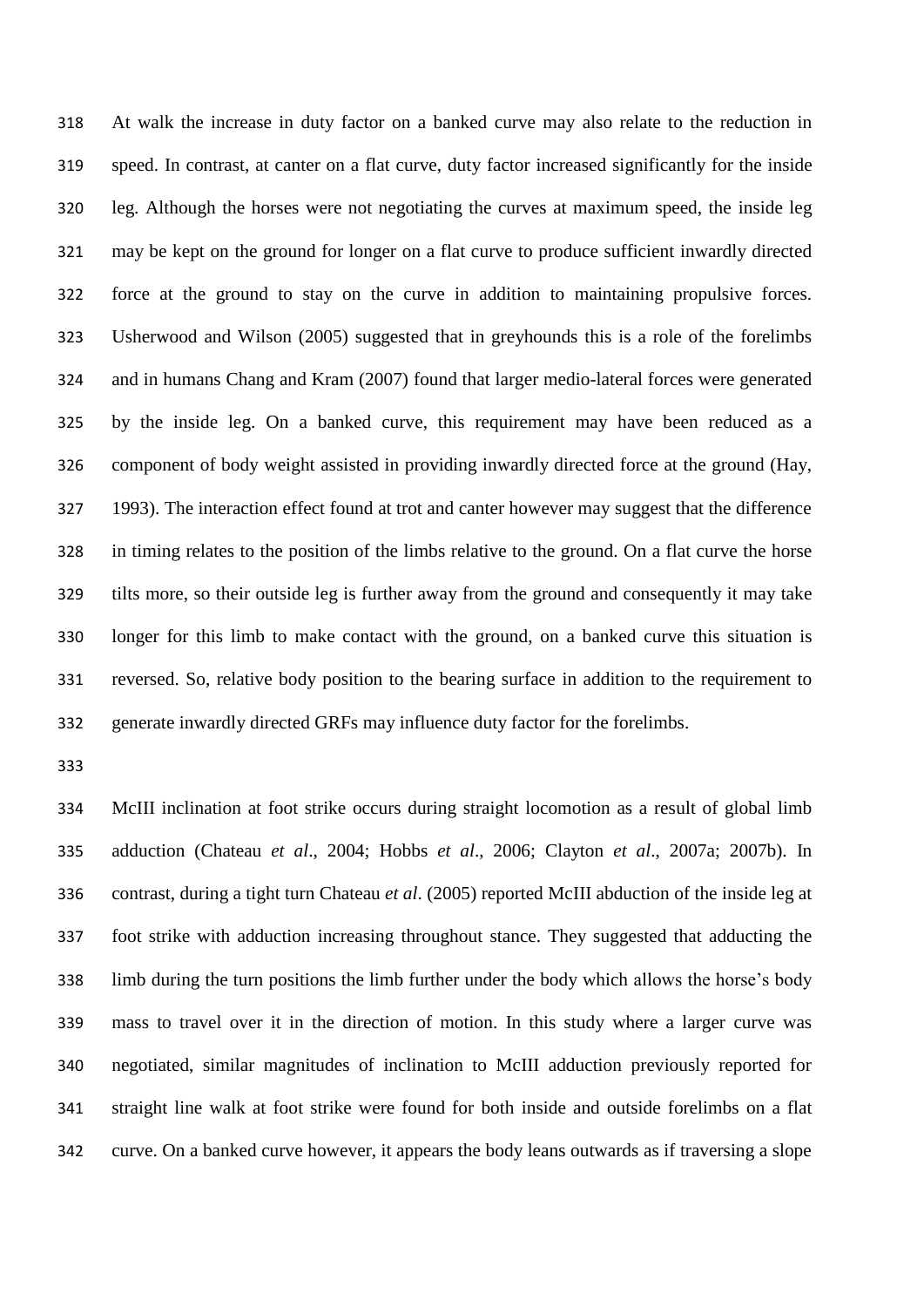and consequently to maintain balance the forelimbs are more inclined towards the outside of the circle, which is most pronounced in the outside forelimb. These inclinations may reflect the need to control the location of the COM under the influence of gravitational forces when the horse is moving slowly.

 At faster gaits greater McIII inclination was found, which corresponds with greater body inclination, so the more the body tilts, the more the limbs tilt. Tilt was also more pronounced on a flat curve. These findings support the theory described in Fig. 1a and b. The implication of these findings are that additional frontal plane forces and moments expected when negotiating a curve together with a more adducted limb relative to the ground may increase out of plane stresses on the distal joints, particularly on a flat curve (Denoix, 1999; Chateau *et al*., 2002). Injuries reported from racing tend to include lateral condylar fractures, distal phalanx wing fractures, medial proximal sesamoid bone fractures and fractures of PI, which tend to be compression fractures (Bertone, 1997; Boden *et al*., 2006). The forelimbs may also be more susceptible to collateral ligament injuries and degenerative joint disease when frontal plane forces become unbalanced. For this variable, overload is more likely to relate to misalignment of the resultant GRF with the inside forelimb when the requirement for centripetal force development is large.

 MtIII inclination was found to be similar for the outside hind limb compared to the inside hind limb at walk and also similar to the inclination of the body, so little adduction was expected. At trot and canter MtIII inclination followed the pattern of McIII and relative body inclination, tilting more as the body tilted. From inspection of relative body inclination it appears that greater limb adduction was found at trot and this was more pronounced on a banked curve. Bringing the hind limbs under the body is required to provide optimal forces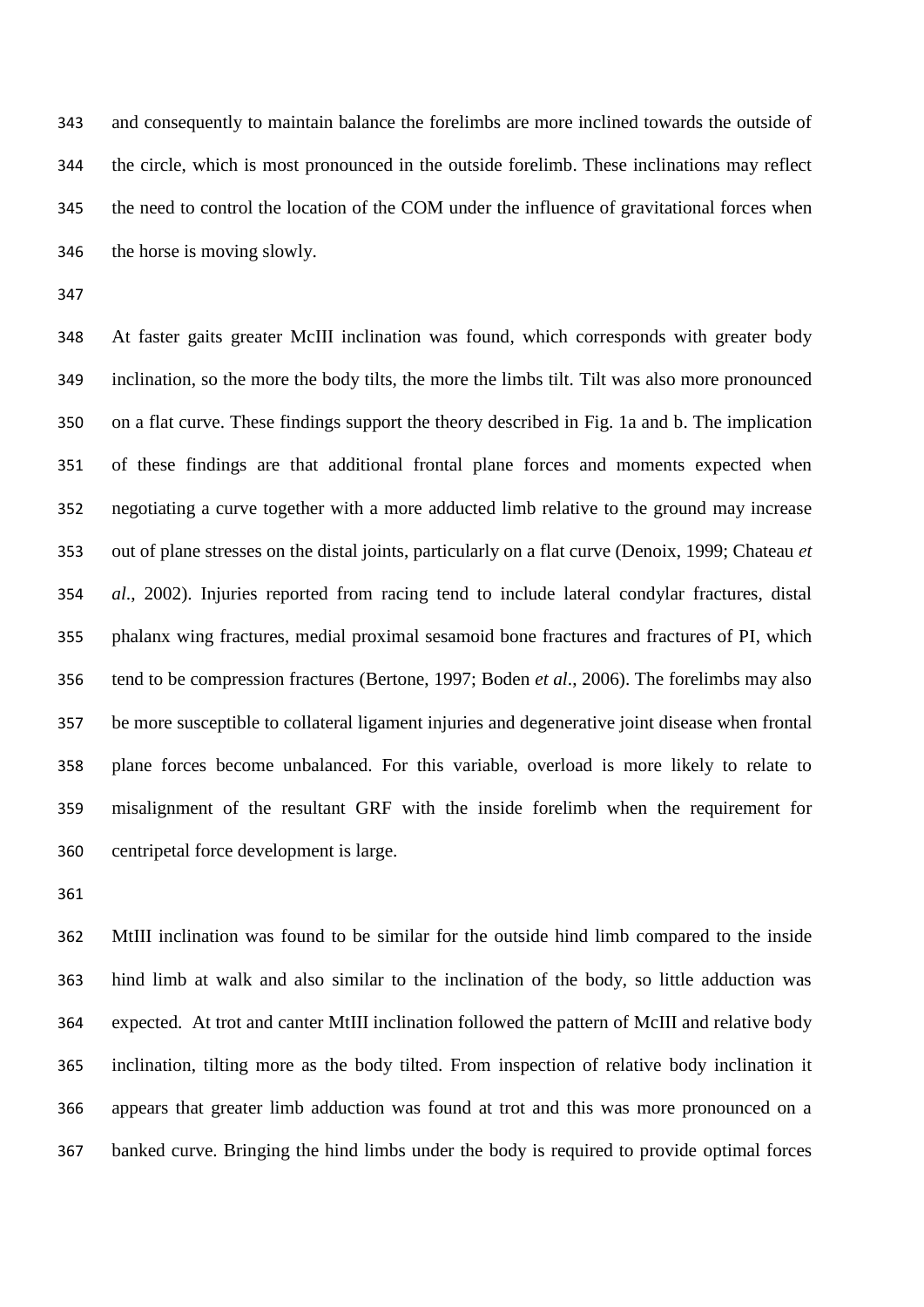for propulsion. It was surmised that where this did not occur the hind limbs may have been required to assist the forelimbs in balancing the body through the turn.

 The body was inclined towards the inside of the circle at all gaits with the magnitude of inclination increasing with gait, except for the banked curve at walk where the horses balanced by tilting their bodies towards the outside of the circle. In this study relative body inclination at trot on a flat 10 m circle was slightly larger (approximately 4 degrees) than the average tilt of the COM at trot found by Clayton and Sha (2006) on a 6 m circle. Trotting 376 speed was faster in this study  $(3.7 \text{ m.s}^{-1}$  compared to  $2.3 \text{ m.s}^{-1}$  average speed used by Clayton and Sha (2006)). Although their radius was smaller, there is a squared effect of speed on the magnitude of centripetal force, so speed will influence tilt more than the radius of the curve. An increase in tilt with gait, particularly on a flat curve is expected to relate to the need to use body weight to assist in balancing increasing rotational moments (Hay, 1993). Medio-lateral oscillation of the COM was reported by Clayton and Sha (2006) and in this study there was also evidence of body oscillation at trot and canter, although this measurement is sensitive to differences in outside and inside hind limb placement. However, this finding may be important in terms of injury risk to the outside fore and hind limbs, as greater oscillation of the body could increase compressive forces on these limbs.

 When lunging their horses, Clayton and Sha (2006) only turned to the left. The authors remarked that individual differences may be evident when turning clockwise versus anti- clockwise, due to asymmetries in strength, suppleness and neural programming. In this study, none of the variables were significantly influenced by turn direction, although some variability is evident. In addition, horses were prepared to take part in the study using a 4 week programme of lunging, designed to improve fitness. Their physical capability to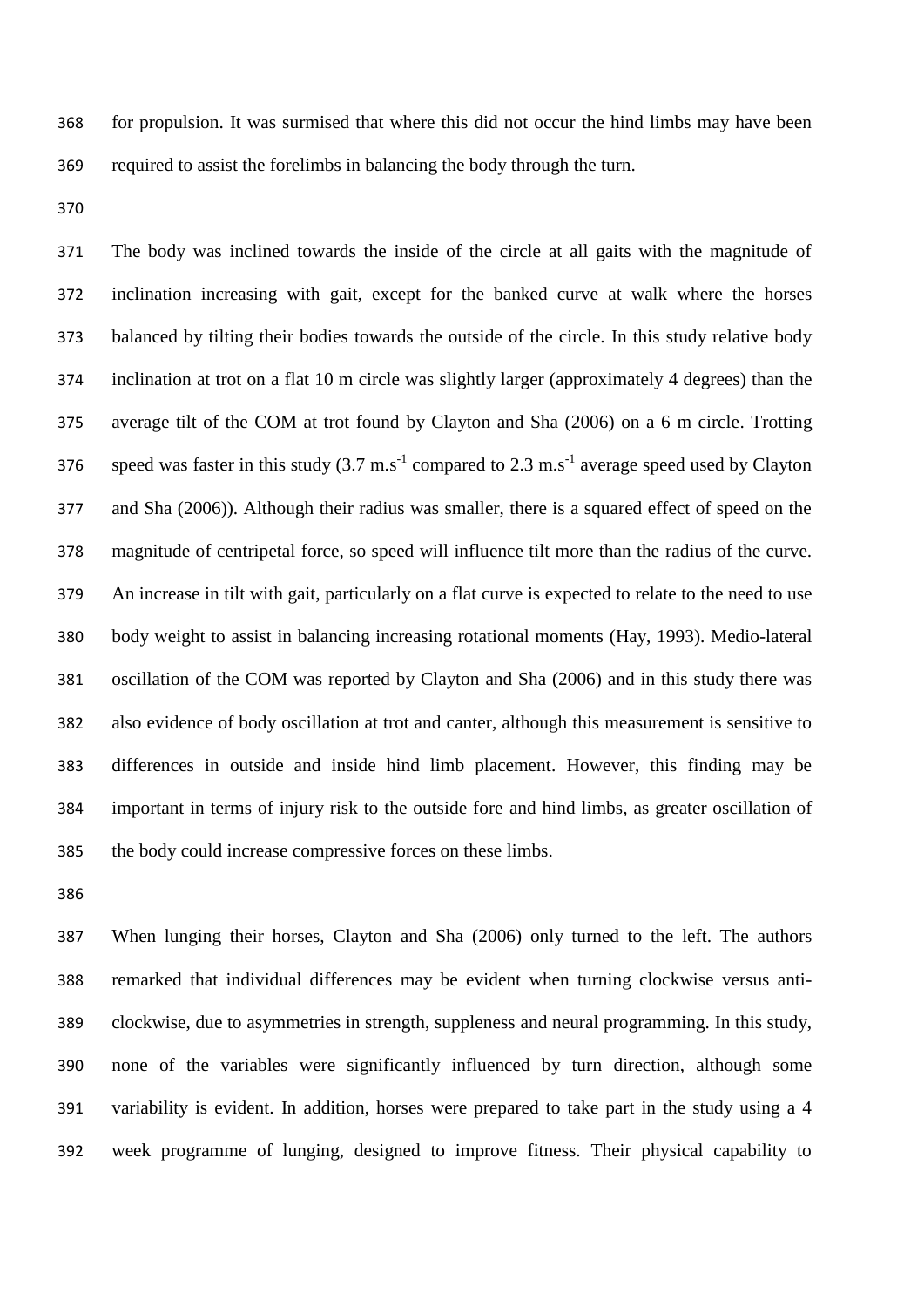negotiate turns however is likely to be different to other sports and performance horses that are trained to remain upright on a circle or trained to gallop at maximum speed around turns. A recent study by Murray *et al*. (2010) found dressage horses that were lunged on a regular basis to be at a reduced risk of lameness, which does suggest that demands may be discipline specific. Further work is needed to explore differences between horses competing in different disciplines.

 Limited information is available on equine curved locomotion, despite the prevalence of circles, twists, turns and curves used in most equine disciplines. As technology advances we will undoubtedly be able to measure curved locomotion in more detail, but currently collecting detailed information presents many challenges. Soft tissue artefacts are present in these data as the study used non-invasive techniques, but errors are expected to be comparable between surface angles for each horse and each gait. The choice of marker set was based on the tracking capabilities of markers within the capture volume. Lunging was used to capture curved locomotion, consequently cameras could not be positioned on the inside of the circle. Cameras were therefore optimised to capture limb and body posture from the outside of a circle, but this did limit their tracking capabilities in relation to the trunk. Further work in capturing detailed information on curved locomotion is needed to understand the adaptation mechanisms used by the horse and the influence of a rider and/or hander to these mechanisms.

# **Conclusion**

 From this study it is evident that speed influences adaptation to curved motion, indicating that adaptation is gait specific. Increased duty factor and a larger difference in limb inclination for the inside forelimb on a flat curve suggests this limb may be required to develop more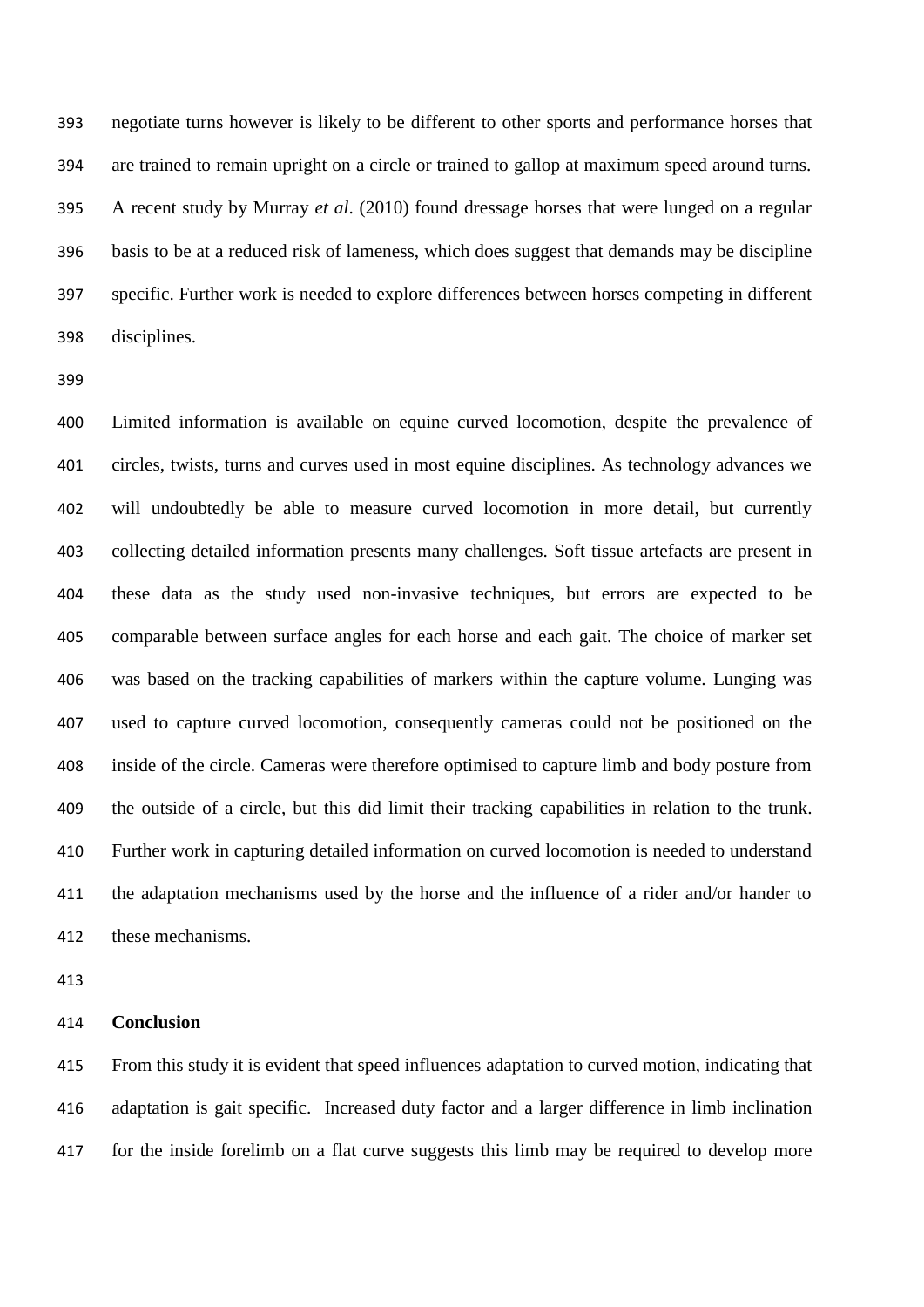| 418 | centripetal force at the ground. Generating more centripetal force at the ground increases the   |
|-----|--------------------------------------------------------------------------------------------------|
| 419 | rotational moments in the frontal plane, which if unbalanced may increase the risk of injuries   |
| 420 | to the outside fore and hind limbs. Repetitive overloading closer to the medial and lateral      |
| 421 | borders due to these frontal plane forces and moments may lead to compression injuries,          |
| 422 | degenerative joint disease and/or collateral ligament injuries. It appears that the slope allows |
| 423 | horses to negotiate the curve with limb posture closer to body posture and probably with         |
| 424 | demands on the musculoskeletal system more similar to straight canter.                           |

# **Acknowledgements**

- The authors would like to thank the reviewers for their contribution to the development of this manuscript.
- 

# **Manufacturers**

1 Qualisys Medical AB, Goteburg, Sweden

2 C-Motion Inc., Gaithersburg, USA

- 3 Microsoft Corp., Redmond, USA
- 4 SPSS, Chicago, USA
- 5 StatSoft Inc., Tulsa, OK, USA.,
- 
-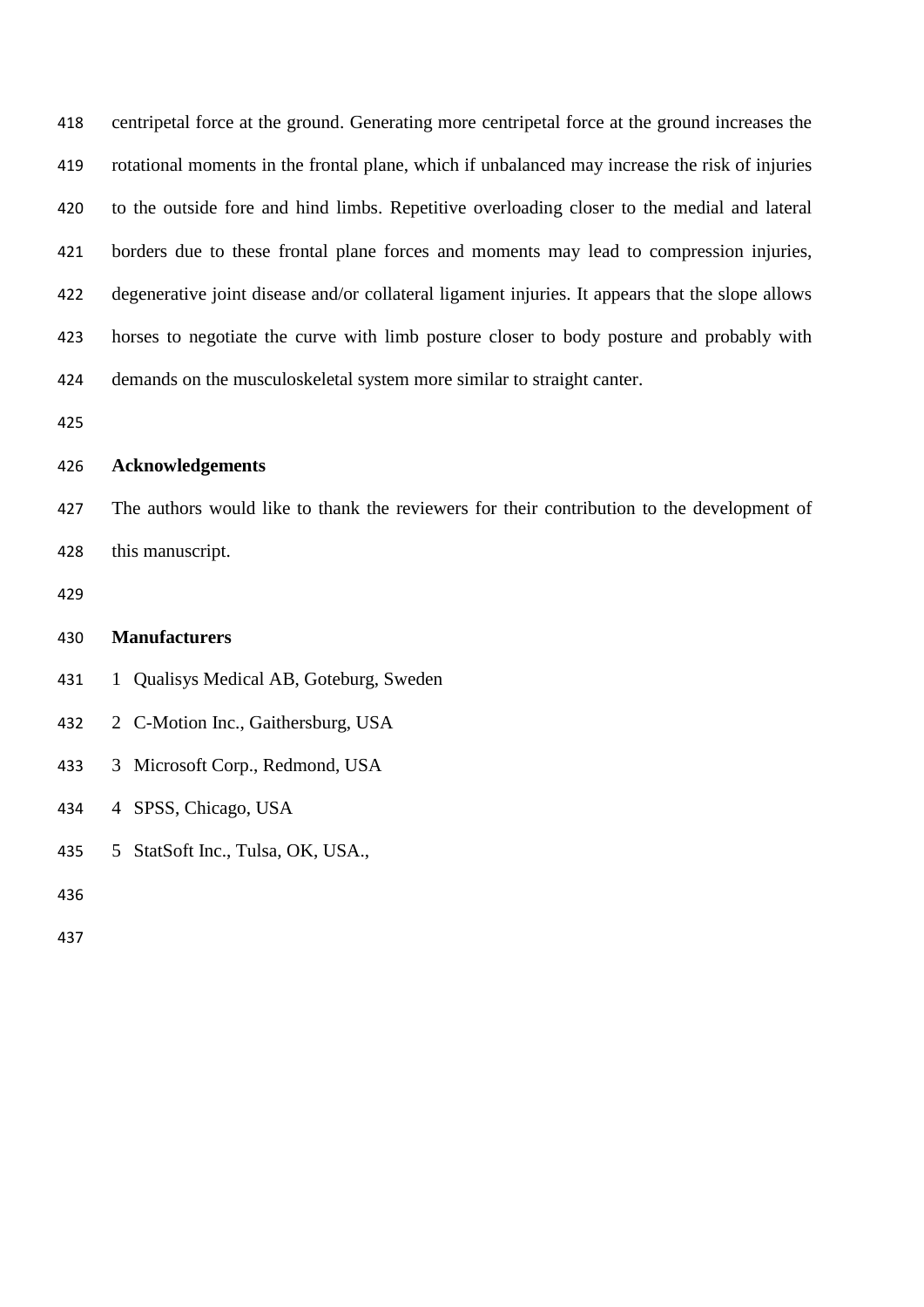#### **References**

- **Anthenill, L.A., Stover, S.M., Gardner, I.A. and Ashley, E.H.** (2007). Risk factors for proximal sesamoid bone fractures associated with exercise history and horseshoe characteristics in Thoroughbred racehorses. *Am. J. Vet. Res*. **68**, 7, 760-771.
- **Back, W., Schamhardt, H.C. and Barneveld, A.** (1996). Are kinematics of the walk related
- to the locomotion of a warmblood horse at the trot? *Vet Quart*. **18**, 2, S79 S84.
- **Barrey, E., Galloux, P., Valette, J.P., Auvinet, B. and Wolter, R.** (1993). Stride characteristics of overground versus treadmill locomotion. *Acta Anat*. **146**, 90-94.
- **Bathe, A.P.** (1994). 245 Fractures in Thoroughbred racehorses: results of a 2-year
- prospective study in Newmarket. In: Proceedings of the 40th Annual Convention of the
- American Association of Equine Practitioners, pp. 175-176.
- **Bertone, A.** (1997). When the bone breaks. K. Briggs Ed. The Horse.com [online]. Available
- at: [http://www.thehorse.com.](http://www.thehorse.com/) Date accessed: 02/09/10.
- **Boden, L.A., Anderson, G.A., Charles, J.A., Morgan, K.L., Morton, J.M., Parkin, T.D.,**
- **Slocombe, R.F. and Clarke, A.F.** (2006). Risk of fatality and causes of death of
- Thoroughbred horses associated with racing in Victoria, Australia: 1989–2004, *Equine Vet. J.*
- **38**, 312-318.
- **Buchner, H.H.F., Savelberg, H.H.C.M., Schamhardt, H.C., Merkens, H.W. and**
- **Barneveld, A..** (1994). Kinematics of treadmill versus overground locomotion in horses. *Vet*
- *Quart*. **16**, 2, S87-90.
- **Cappozzo, A., Catani, F., Della Croce, U. and Leardini A.** (1995). Position and orientation
- in space of bones during movement: Anatomical frame definition and determination. *Clinical*
- *Biomechanics.* **10**, 4, 171-178.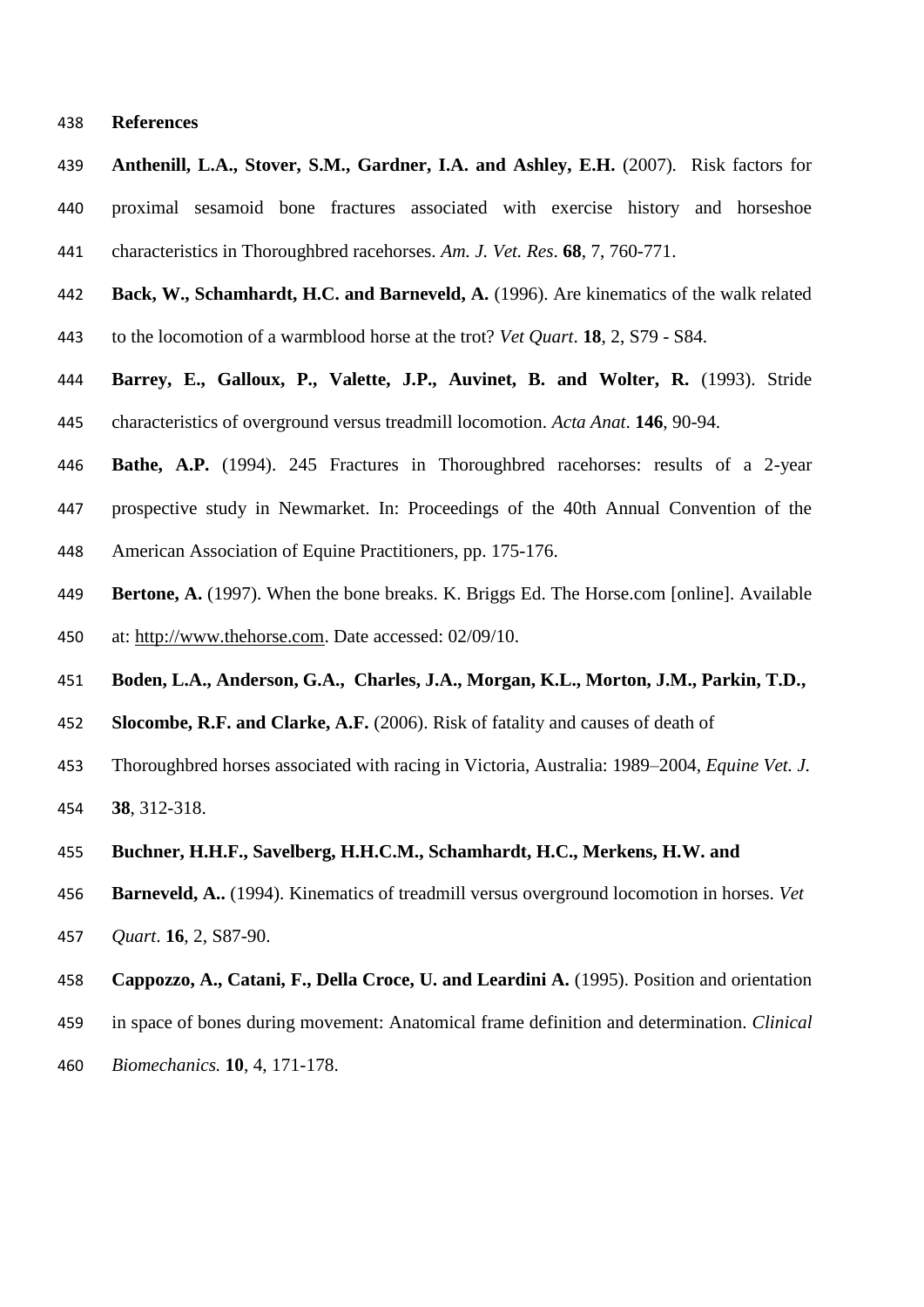- **Cappozzo, A., Della Croce U., Leardini A. and Chiari, L.** (2005). Human movement analysis using photogrammetry. Part 1: theoretical background. *Gait and Posture*: **21**: pp 186-196.
- **Chang, Y-H. and Kram, R.** (2007). Limitations to maximum running speed on flat curves. *J Exp Biol*. **210**, 971-982.
- **Chateau, H., Degueurce, C., Jerbi, H., Crevier-Denoix, N., Pourcelot, P. Audigie, F.,**

 **Pasqui-Boutard, V. and Denoix, J.-M.** (2002). Three-dimensional kinematics of the equine interphalangeal joints: articular impact of asymmetric bearing. *Vet Res*. **33**, 371–382.

- **Chateau, H., Degueurce, C., Denoix, J.M.** (2004). Evaluation of three-dimensional kinematics of the distal portion of the forelimb in horses walking in a straight line. *Am J Vet Res.* **65**, 447-455.
- **Chateau, H., Degueurce, C. and Denoix, J.-M.** (2005). Three-dimensional kinematics of the equine distal forelimb: effects of a sharp turn at the walk. *Equine Vet J*. **37**, 1, 12-18.

**Chateau, H., Degueurce, C. and Denoix, J.-M.** (2006). Three-dimensional kinematics of

- the distal forelimb in horses trotting on a treadmill and effects of elevation of heel and toe. *Equine Vet J*. **38**, 2, 164-169.
- **Clayton, H.M., Sigafoos, R. and Curle, R.D.** (1990). Effect of three shoe types on the duration of breakover in sound trotting horses. *Equine Vet Sci*. **11**, 129-132.
- **Clayton, H.M.** (1994). Comparison of the collected, working, medium and extended canters. *Equine Vet J Suppl*. **17**, 16-19.
- **Clayton, H.M., Singleton, W.H., Lanovas, J.L. and Prades, M.** (2002). Sagittal plane kinematics and kinetics of the pastern joint during the stance phase of the trot. *Vet Comp Orthop Traumatol*. **15**, 15-17.
- **Clayton, H.M. and Sha, D.H.** (2006). Head and body centre of mass movement in horses
- trotting on a circular path. *Equine Vet J Suppl*. **36**, 462-467.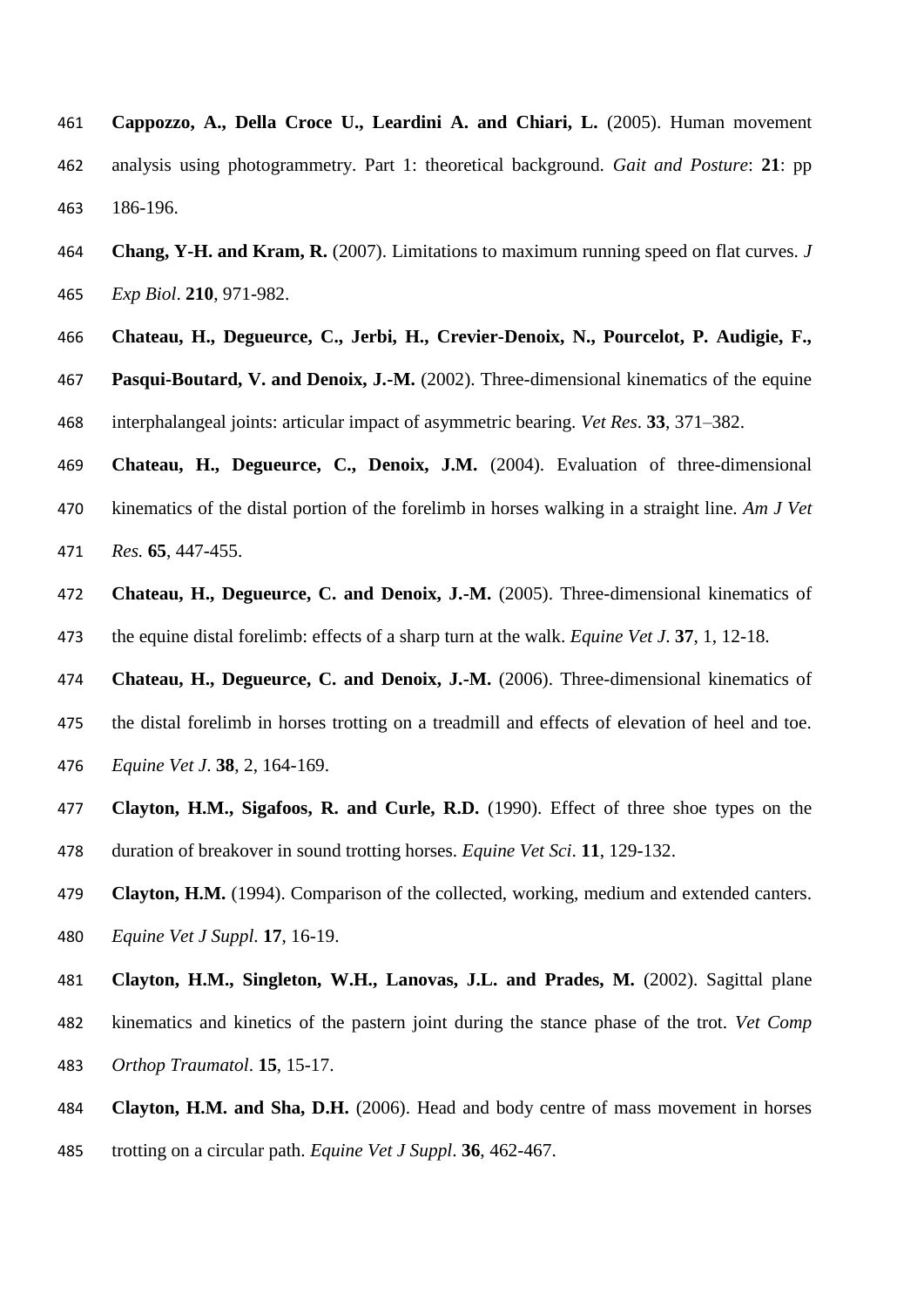- **Clayton, H.M., Sha, D.H., Stick, J.A., and Robinson, P.** (2007a). 3D kinematics of the interphalangeal joints in the forelimb of walking and trotting horses. *Vet Comp Orthop Traumatol*. **20**, 1-7.
- **Clayton, H.M., Sha, D.H., Stick, J.A. and Elvin, N.** (2007b). 3D kinematics of the equine metacarpophalangeal joint at walk and trot. *Vet Comp Orthop Traumatol.* **20**, 86-91.
- **Denoix, J.-M.** (1999). Functional anatomy of the equine interphalangeal joints. *Proc Am Ass Equine Prac*. **45**, 174-177.
- **Dyson, S.** (2007). Diagnosis and Management of Common Suspensory Lesions in the Forelimbs and Hindlimbs of Sport Horses. *Clin. Tech. Equine Prac*. **6**, 179-188.
- **Fredricson, I. and Drevemo, S.** (1971). A new method of investigating equine locomotion. *Equine Vet J*. **3**, 4, 137-140.
- **Galisteo, A.M., Cano, M.R., Morales, J.L., Vivo, J. and Miro, F.** (1998). The influence of speed and height at the withers on the kinematics of sound horses at the hand led trot. *Vet Res*
- *Comm.* **22**, 415-423.
- **Galisteo, A.M., Morales, J.L., Cano, M.R., Miro, F. Aguera, E., and Vivo, J.** (2001).
- Inter-breed differences in equine forelimb kinematics at the walk. *J Vet Med*. **48**, 277-285.
- **Gomez Alvarez, C.B., Rhodin, M., Bystrom, A., Back, W. and van Weeren, P.R.** (2009).
- Back kinematics of healthy trotting horses during treadmill versus over ground locomotion.
- *Equine Vet J*. **41**, 3, 297-300.
- **Greene, P.R.** (1985).Running on flat turns: Experiments, Theory and Applications. *Trans Am*
- *Soc Mech Eng: J Biomech Eng*. **107**, 2, 96-103.
- **Greene, P.R.** (1987). Sprinting with banked turns. *J. Biomech*. **20**, 667-680.
- **Hay, J.G.** (1993). Angular Kinetics. In: The Biomechanics of Sports Techniques, 4th Edn.
- Prentice Hall, New Jersey. 111-177.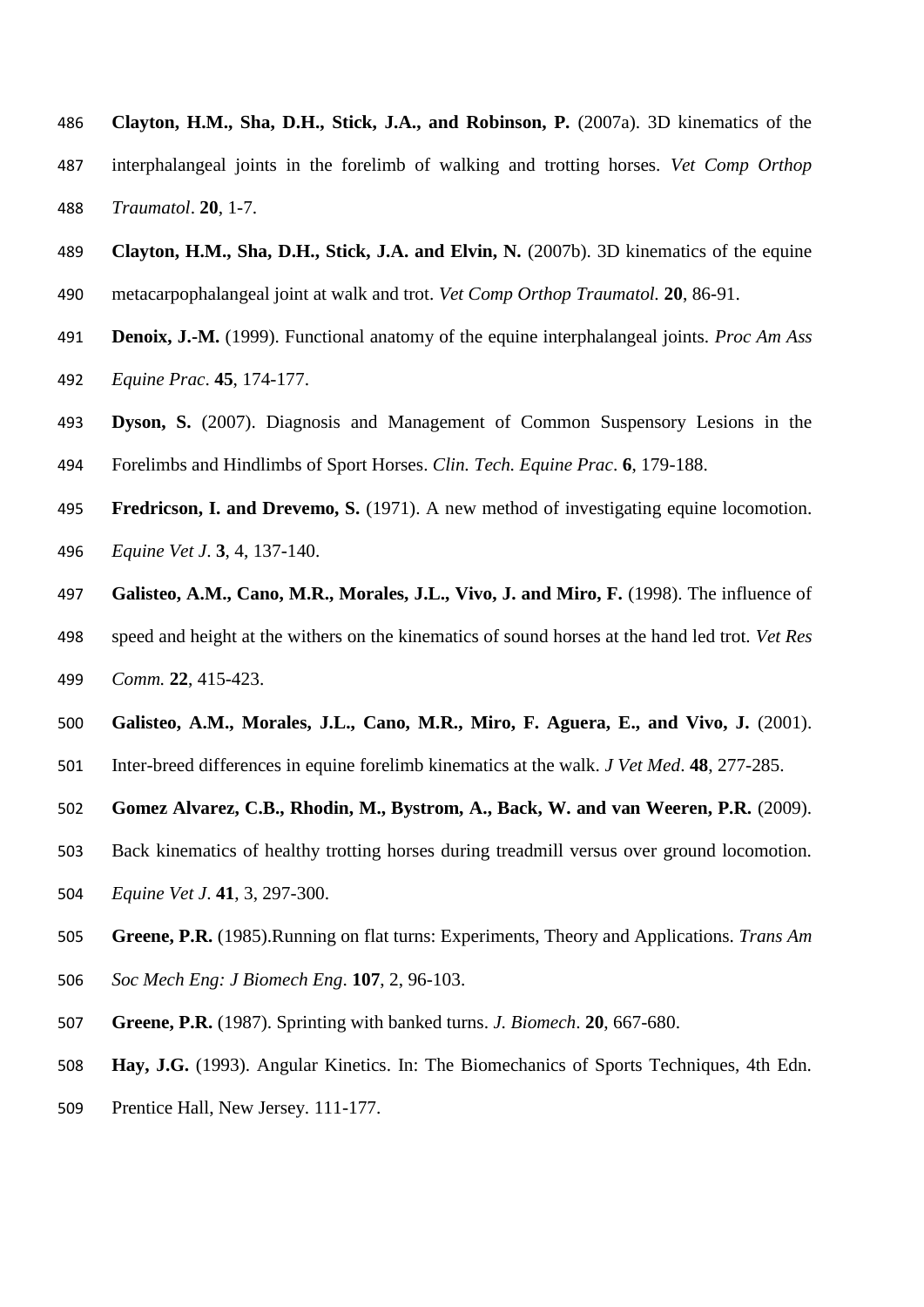**Hill, W. T.** (2003). Survey of Injuries in Thoroughbreds at the New York Racing Association Tracks. *Clin. Tech. in Equine Prac*. **2**, 4, 323-328.

**Hobbs, S.J., Richards, J., Matuszewski, B. and Brigden, C.** (2006). Development of non-

- invasive marker clusters to assess three-dimensional kinematics of the lower forelimb of the
- horse. *Am J Vet Res*. **67**, 1511-1518.
- **Johnston, C., Gottlieb-Vedi, M., Drevemo, S. And Roepstorff, L.** (1999). The kinematics
- of loading and fatigue in the Standardbred trotter. *Equine Vet J Suppl*. **30**, 249-253.
- **McDiarmid, A.M.** (1998). Distal interphalangeal joint lameness in a horse associated with
- damage to the insertion of the lateral collateral ligaments. *Equine Vet Ed*. **10**, 114-118.
- **Mickelborough, J., van der Linden, M.L., Richards, J., and Ennos, A.R.** (2000). Validity
- and reliability of a kinematic protocol for determining foot contact events. *Gait and Posture*.
- 11, 32-37.
- **Murray, R.C., Walters, J.M., Snart, H., Dyson, S. and Parkin, T.D.H.** (2010). Identification of risk factors for lameness in dressage horses. *The Vet. J.* **184**, 1, 27-36.
- **Parkin T.D.H.** (2008). Epidemiology of racetrack injuries in racehorses. *Vet. Clin. North Am. Equine Prac.* **24**, 1, 1-19.
- **Peckham, B.** (2009). Vets investigate injuries at Kentucky Track. R. Mitchell Ed. The
- Horse.com [online]. Available at: [http://www.thehorse.com.](http://www.thehorse.com/) Date accessed: 02/09/10.
- **Roepstorff, L., Johnston, C. and Drevemo, S.** (1999). The effect of shoeing on kinetics and
- kinematics during the stance phase. *Equine Vet J Suppl*. **30**, 279-285.
- **Schuermann,** (2008). Technical Information (cycle tracks). Schuermann Architects. [Online]
- Available at: [http://www.velodromes.com/techinf1.htm.](http://www.velodromes.com/techinf1.htm) Date accessed: 15/08/08.
- **Schneider, R.K., Bramlage, L.R., Gabel, A.A., Barone, L.M. and Kantrowitz, B.M.**
- (1988). Incidence, location and classification of 371 third carpal bone fractures in 313 horses,
- *Equine Vet. J.* **6**, 33-42.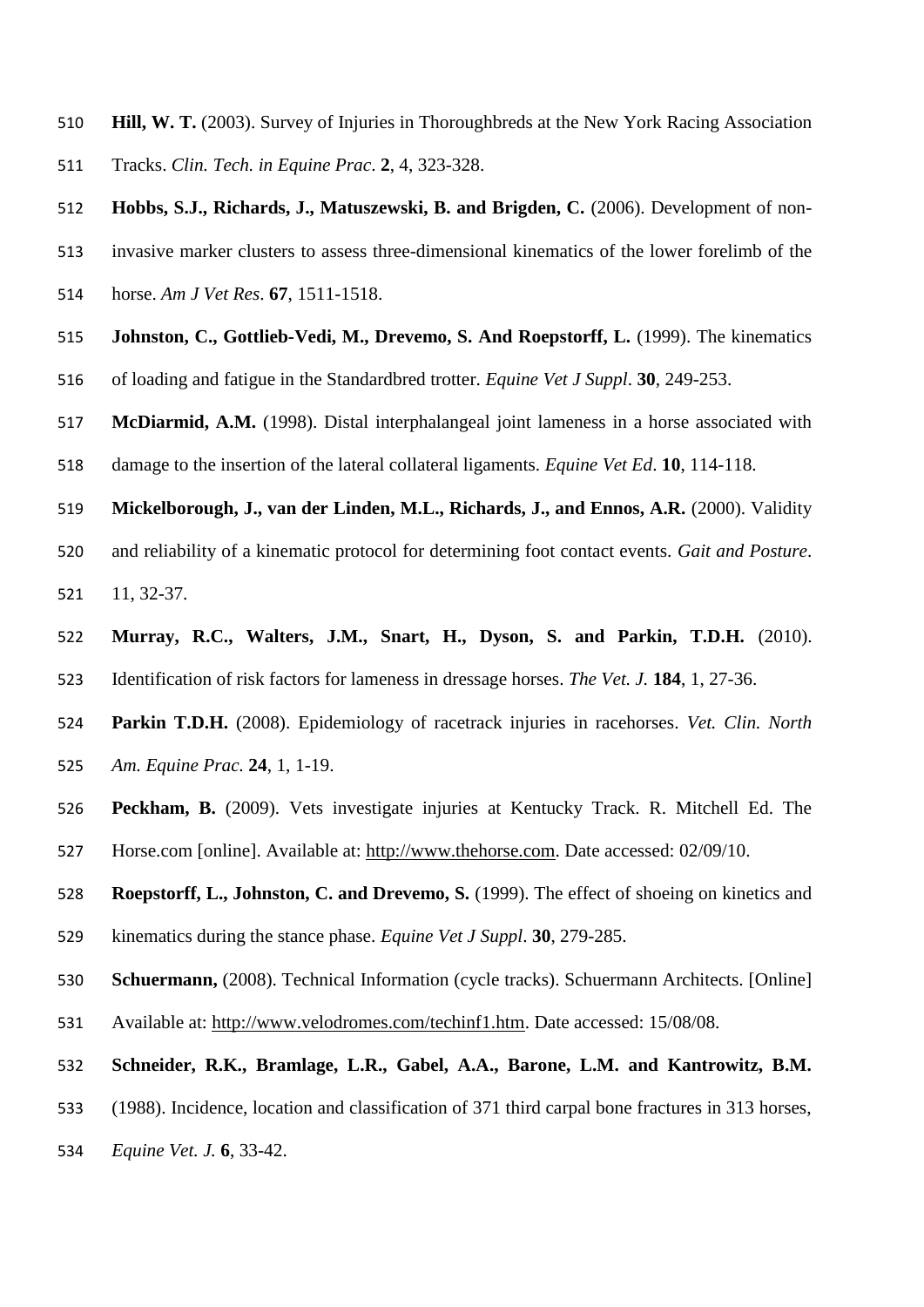- **Stashak, T.S.** (2002a). Lameness, in: Adams' lameness in horses, 5th edn., Lippincott, Williams & Wilkins, Philadelphia, 2002, pp. 645-1074.
- **Stashak, T.S.** (2002b). Examination for Lameness, in: Adams' lameness in horses, 5th edn.,
- Lippincott, Williams & Wilkins, Philadelphia, 2002, pp.113-183.
- **Stephen, J.O., White, N.A., McCormick, W.H., Cowles, R.R. and Corley, K.T.** (2003).
- Risk factors and prevalence of injuries in horses during various types of steeplechase races. *J.*
- *Am. Vet. Med. Assoc.* **223**, 12, 1788-90.
- **Strobach, A., Kotschwar, A., Mayhew, I.G., Peham, C. and Licka, T.** (2006). Gait pattern
- of the ataxic horse compared to sedated and non-sedated horses. *Equine Vet J Suppl*. 36, 423- 426.
- **Swanson, T.D.** (1988). Degenerative disease of the proximal interphalangeal (pastern) joint in performance horses. *Proc Am Ass Equine Prac*. **34**, 393-397.
- **Ueda, Y., Yoshida, K. and Oikawa, M.** (1993). Analyses of race accident conditions through use of patrol video. *J Equine Vet Sci*. **13**, 707–710.
- **Usherwood, J.R. and Wilson, A.M**. (2005). No force limit on greyhound sprint speed. *Nature*. **438**, 753-754.
- **Usherwood, J.R. and Wilson, A.M.** (2006). Accounting for elite indoor 200 m sprint results. *Biol Letters*. **2**, 1, 47-50.
- **Van Heel, M.C.V., van Weeren, P.R. and Back, W.** (2006). Compensation for changes in
- hoof conformation between shoeing sessions through the adaptation of angular kinematics of
- the distal segments of the limbs of horses. *Am J Vet Res*. **67**, 7, 1199-1203.
- **van Weeren, P.R., van den Bogert, A.J., Back, W., Bruin, G. and Barneveld, A.** (1993).
- Kinematics of the Standardbred trotter measured at 6, 7, 8 and 9 m/s on a treadmill, before
- and after 5 months of prerace training. *Acta Anat*. **146**, 154-161.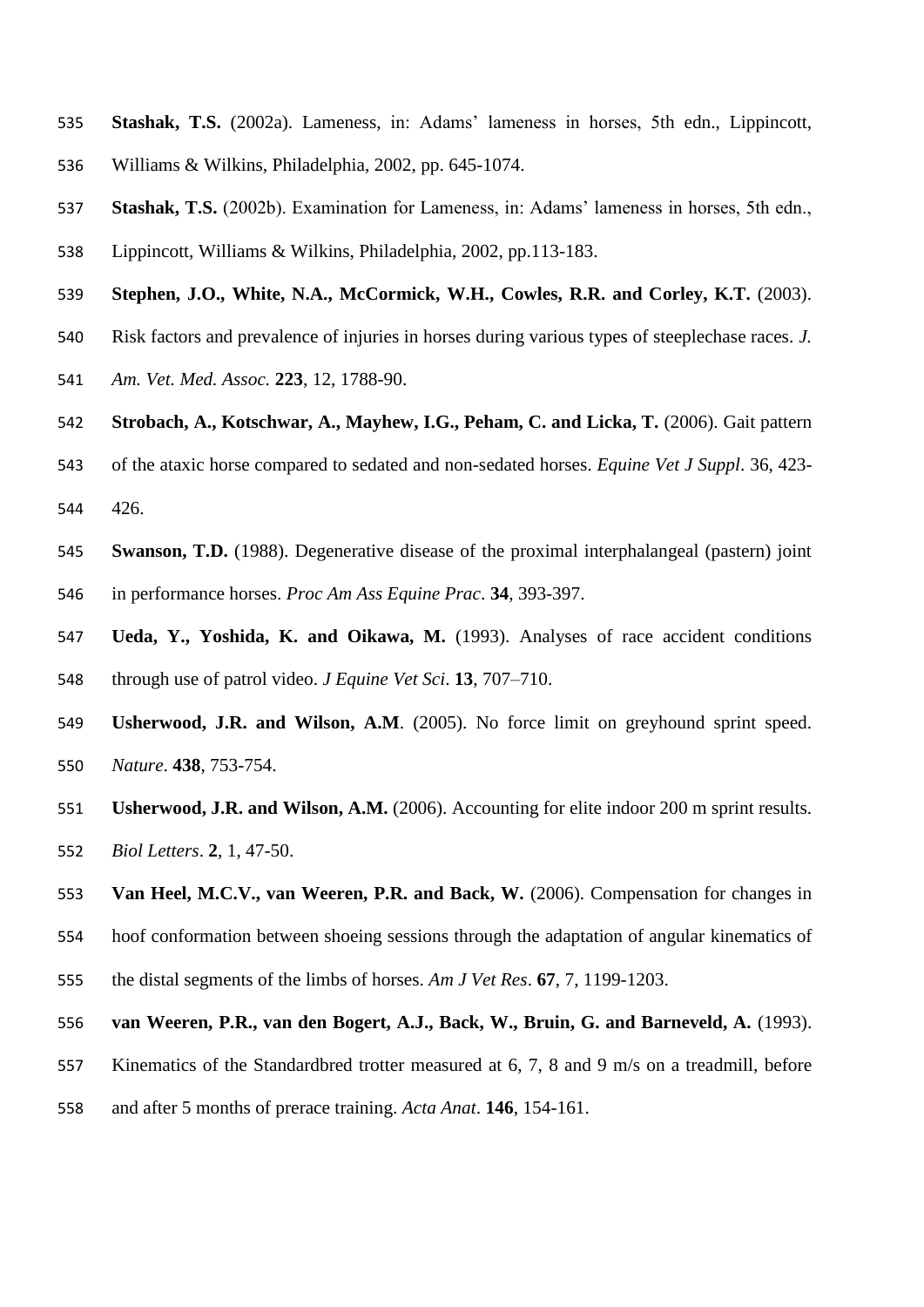- **Verheyen, K.L. and Wood, J.L.** (2004). Descriptive epidemiology of fractures occurring in
- British Thoroughbred racehorses in training, *Equine Vet. J.* **36**, 167-173.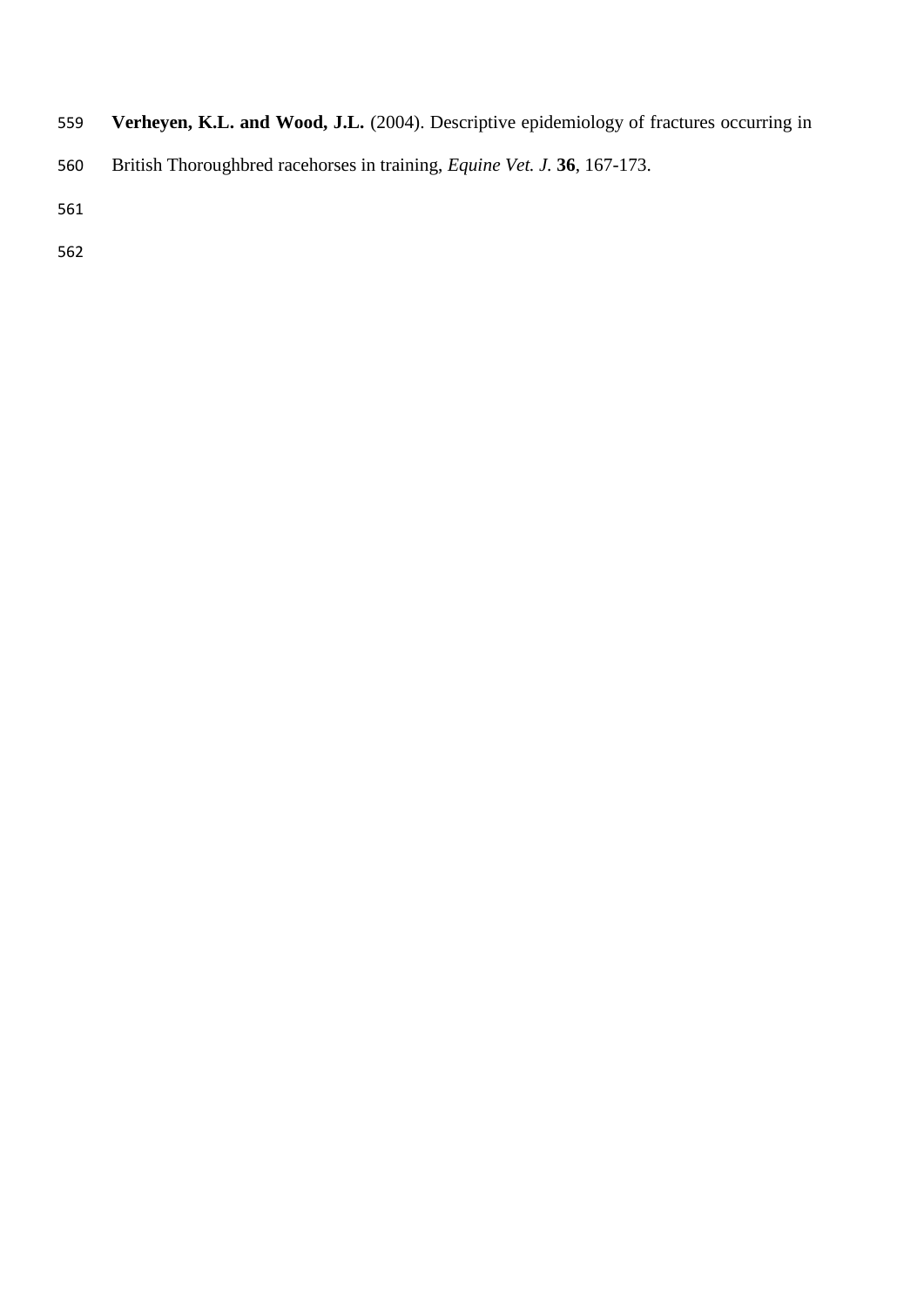563 Table 1: Mean (s.d.) speed (m s<sup>-1</sup>) for 6 horses at walk trot and canter gaits on left and **right turns. Number of strides used to calculate the mean for each horse (n). F** 66

|             |   |                                                                     |  |                        | <u>566.</u>          |  |  |
|-------------|---|---------------------------------------------------------------------|--|------------------------|----------------------|--|--|
|             |   | <b>Flat</b>                                                         |  |                        | <b>Banked</b><br>567 |  |  |
|             | n | Right turn Left turn                                                |  | Right turn Left turang |                      |  |  |
| Walk*       |   | $3-6$ 1.57 (0.18) 1.51 (0.20) 1.39 (0.10) 1.41 (0566)               |  |                        |                      |  |  |
| <b>Trot</b> |   | $3-8$ $3.82$ (0.32) $3.64$ (0.44) $3.57$ (0.26) $3.59$ (0.574)      |  |                        |                      |  |  |
|             |   | <b>Canter</b> 3-11 4.89 (0.50) 4.68 (0.20) 4.72 (0.43) 4.87 (0.528) |  |                        |                      |  |  |
|             |   |                                                                     |  |                        |                      |  |  |

significant difference in speed (P<.05) between flat and banked curves independent of rein.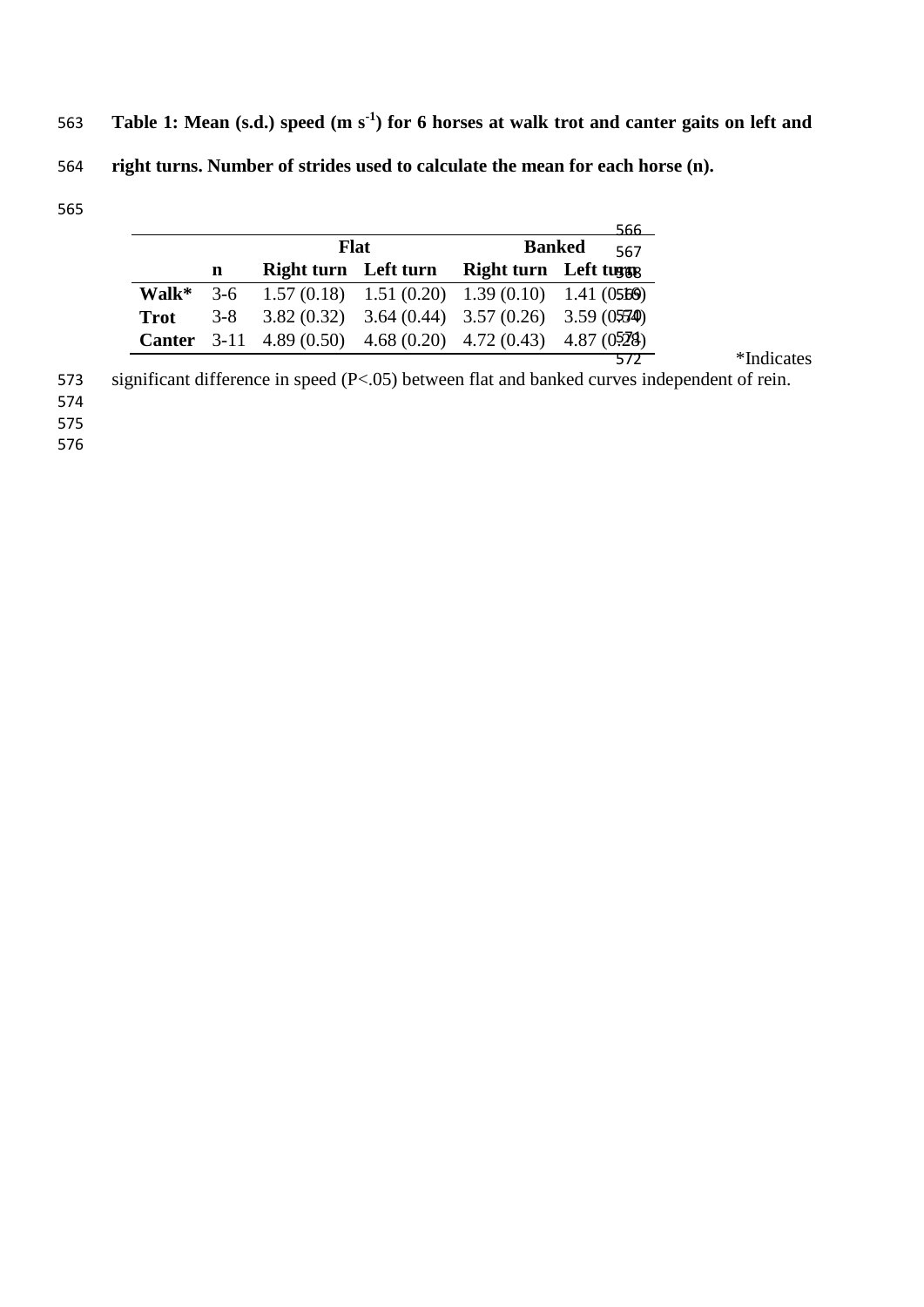577 **Table 2: Mean (s.d.) stride length (m), duty factor (% stride), McIII, MtIII and relative**  578 **body inclination (degrees) for 6 horses at walk trot and canter on flat and banked**  579 **curves. Number of trials used to calculate the mean for each horse (n). Outside and**  580 **inside legs for each rein are shown separately.**

| ۰.<br>v<br>w | ۰.<br>×<br>v | ۰. |
|--------------|--------------|----|
|              |              |    |

582

|                                    |                                 |                                    | Flat      |           | <b>Banked</b> |                   |             |             |              |
|------------------------------------|---------------------------------|------------------------------------|-----------|-----------|---------------|-------------------|-------------|-------------|--------------|
|                                    |                                 | <b>Right turn</b>                  |           | Left turn |               | <b>Right turn</b> |             |             | Left turn    |
|                                    | n                               | Outside                            | Inside    | Inside    | Outside       | Outside           | Inside      | Inside      | Outside      |
|                                    | Stride Length (m)               |                                    |           |           |               |                   |             |             |              |
| Walk                               | $3 - 7$                         | 1.8(0.1)                           | 1.7(0.2)  | 1.7(0.2)  | 1.8(0.8)      | 1.7(0.2)          | 1.6(0.1)    | 1.6(0.2)    | 1.7(0.2)     |
| Trot                               | $3-9$                           | 2.7(0.2)                           | 2.6(0.2)  | 2.6(0.3)  | 2.7(0.3)      | 2.7(0.2)          | 2.6(0.2)    | 2.6(0.3)    | 2.7(0.3)     |
| Canter                             | $3-10$                          | 2.6(0.2)                           | 2.5(0.2)  | 2.4(0.3)  | 2.5(0.2)      | 2.7(0.3)          | 2.6(0.3)    | 2.4(0.4)    | 2.7(0.2)     |
| Duty Factor (% stride)             |                                 |                                    |           |           |               |                   |             |             |              |
| Walk                               | $3 - 7$                         | 65.5(2.3)                          | 65.1(2.2) | 65.7(1.9) | 64.3(6.5)     | 68.4(1.1)         | 64.9(1.9)   | 66.2(3.0)   | 67.9(1.6)    |
| Trot                               | $3-9$                           | 42.8(2.9)                          | 44.5(1.6) | 46.8(2.9) | 43.3(2.9)     | 44.2(2.3)         | 42.4(2.2)   | 43.4(2.5)   | 44.1(3.9)    |
| Canter                             | $3-10$                          | 45.5(4.2)                          | 47.2(2.6) | 47.2(1.2) | 46.0(2.9)     | 45.6(2.7)         | 43.1(2.3)   | 43.6(3.6)   | 45.4(2.6)    |
|                                    |                                 | <b>McIII</b> inclination (degrees) |           |           |               |                   |             |             |              |
| Walk                               | $3-9$                           | $-6.5(0.9)$                        | 6.3(1.9)  | 8.3(2.6)  | $-7.8(5.3)$   | $-17.3(1.8)$      | $-1.9(3.8)$ | $-5.1(1.4)$ | $-16.4(3.5)$ |
| Trot                               | $4 - 12$                        | 14.5(6.3)                          | 20.8(3.9) | 20.2(2.4) | 17.3(4.1)     | 4.2(3.3)          | 9.5(3.6)    | 9.3(4.7)    | 5.6(5.4)     |
| Canter                             | $3 - 14$                        | 23.1(6.8)                          | 31.0(6.2) | 27.6(4.3) | 20.9(5.8)     | 16.7(5.0)         | 19.1(5.0)   | 19.4(5.1)   | 15.8(7.5)    |
| <b>MtIII</b> inclination (degrees) |                                 |                                    |           |           |               |                   |             |             |              |
| Walk                               | $3 - 11$                        | 6.3(2.8)                           | 5.5(2.4)  | 6.9(2.4)  | 6.6(2.1)      | $-3.8(2.8)$       | $-2.5(5.3)$ | $-0.4(3.0)$ | $-3.4(3.7)$  |
| Trot                               | $3-12$                          | 17.8(5.5)                          | 23.7(9.3) | 21.4(9.5) | 14.3(3.1)     | 3.3(6.2)          | 14.1(6.1)   | 16.9(9.1)   | 6.0(5.3)     |
| Canter                             | $3 - 15$                        | 28.7(7.4)                          | 30.0(6.1) | 22.5(5.8) | 25.4(4.9)     | 16.5(3.5)         | 20.9(7.1)   | 25.9(4.8)   | 20.0(7.5)    |
|                                    | Rel. body inclination (degrees) |                                    |           |           |               |                   |             |             |              |
| Walk                               | $3-10$                          | 5.5(1.7)                           | 5.8(2.5)  | 4.0(1.5)  | 8.4(1.5)      | $-1.7(5.0)$       | $-3.3(3.9)$ | $-2.4(5.2)$ | $-1.1(3.8)$  |
| Trot                               | $3-12$                          | 22.8(1.4)                          | 16.0(4.7) | 14.0(6.6) | 22.3(4.9)     | 10.9(3.0)         | 7.8(4.4)    | 7.1(8.6)    | 12.1(7.2)    |
| Canter                             | $3-16$                          | 30.5(2.6)                          | 23.5(6.7) | 18.3(5.6) | 26.7(8.0)     | 19.0(5.5)         | 18.1(4.0)   | 13.1(3.9)   | 22.7(7.0)    |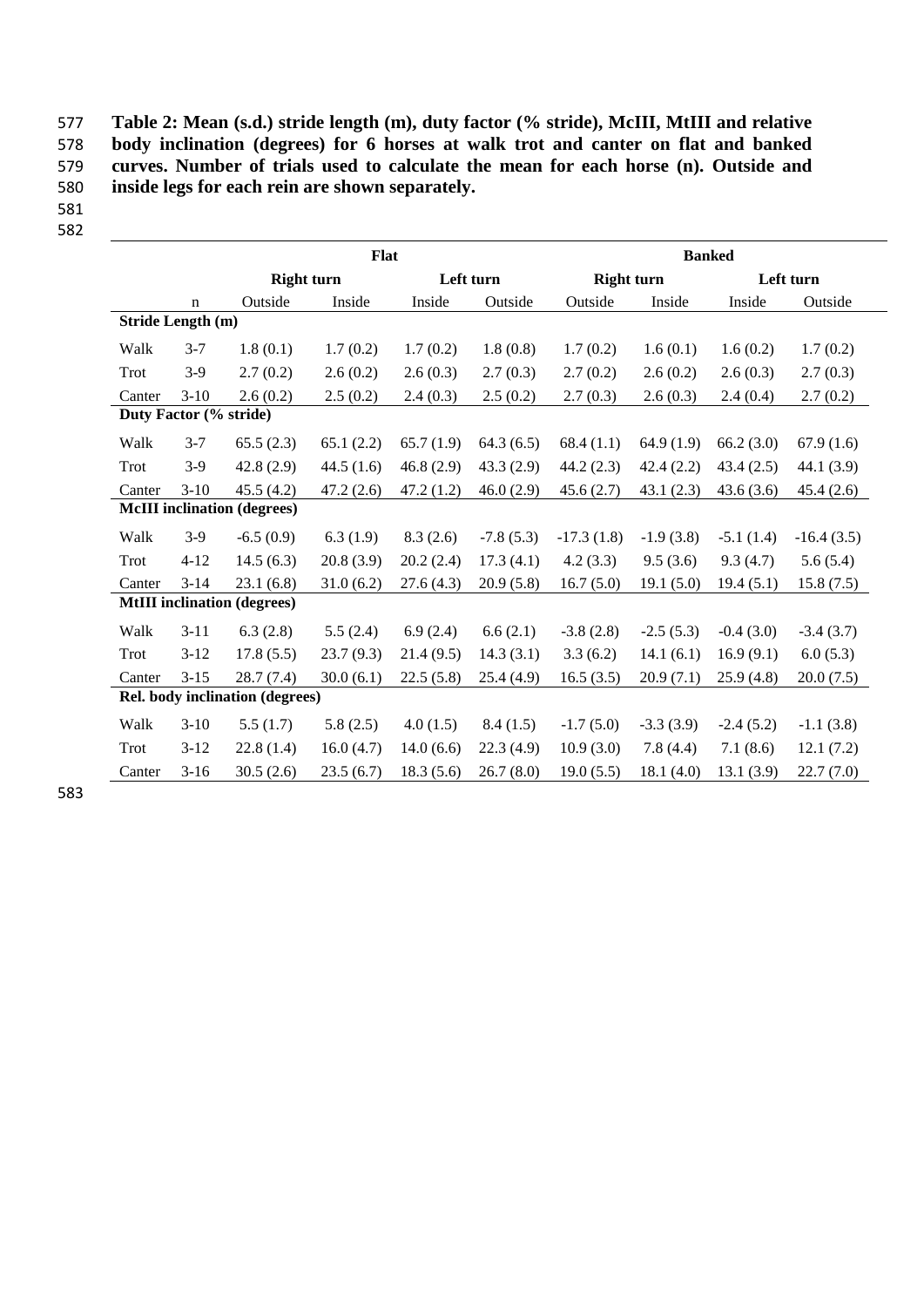**Table 3: Results of the 2 surface angle (flat vs. banked) by 2 leg (inside vs. outside) ANOVA for the dependent variables stride length, duty factor, McIII inclination, MtIII inclination, trunk inclination and within body angle. In all instances rein did not influence results and are therefore omitted from the analysis. Statistical definitions are as follows; F is the F ratio which is the variance between the groups divided by the variance within the groups, P is the significance and**  $\eta^2$  **is the effect size.** 590

|                          | Surface angle (flat vs.          |                       |          |             | Leg (inside vs. outside) |          |             | <b>Interaction surface angle</b> |          |  |
|--------------------------|----------------------------------|-----------------------|----------|-------------|--------------------------|----------|-------------|----------------------------------|----------|--|
|                          | bank)                            |                       |          |             |                          |          |             | X leg                            |          |  |
|                          | F                                | ${\bf P}$             | $\eta^2$ | $\mathbf F$ | ${\bf P}$                | $\eta^2$ | $\mathbf F$ | ${\bf P}$                        | $\eta^2$ |  |
| <b>Stride Length</b>     |                                  |                       |          |             |                          |          |             |                                  |          |  |
| Walk                     | 3.52                             | .07                   | .07      | 4.06        | $.05*$                   | .08      | 0.002       | .96                              | .00.     |  |
| Trot                     | 0.01                             | .98                   | .00      | 2.29        | .14                      | .05      | .01         | .94                              | .00      |  |
| Canter                   | 1.22                             | .28                   | .03      | 4.05        | $.05*$                   | .08      | 0.22        | .64                              | .01      |  |
| <b>Duty Factor</b>       |                                  |                       |          |             |                          |          |             |                                  |          |  |
| Walk                     | 4.06                             | $.05*$                | .09      | 1.59        | .21                      | .04      | 3.21        | .08                              | .07      |  |
| Trot                     | 1.11                             | .30                   | .03      | 0.73        | .40                      | .02      | 6.06        | $.02*$                           | .12      |  |
| Canter                   | 6.59                             | $.01***$              | .13      | 0.18        | .68                      | .00      | 4.90        | $.03*$                           | .10      |  |
| <b>McIII</b> Inclination |                                  |                       |          |             |                          |          |             |                                  |          |  |
| Walk                     | 143.4                            | $< 001$ **            | .79      | 265.3       | $< 001$ **               | .88      | 0.42        | .52                              | .01      |  |
| Trot                     | 70.63                            | $< 001$ $^{\ast\ast}$ | .64      | 12.00       | $.001\sp{**}$            | .23      | 0.01        | .97                              | .00      |  |
| Canter                   | 22.44                            | $< 001$ **            | .36      | 9.39        | $.004***$                | .19      | 1.62        | .21                              | .04      |  |
| <b>MtIII</b> Inclination |                                  |                       |          |             |                          |          |             |                                  |          |  |
| Walk                     | 84.16                            | ${<}001^{\ast\ast}$   | .69      | 0.36        | .55                      | .01      | 2.37        | .15                              | .06      |  |
| Trot                     | 20.27                            | $< 001$ **            | .34      | 18.11       | $< 001$ **               | .31      | 1.14        | .29                              | .03      |  |
| Canter                   | 10.53                            | $.002***$             | .22      | 1.48        | .23                      | .04      | 2.77        | .10                              | .07      |  |
|                          | <b>Relative Body Inclination</b> |                       |          |             |                          |          |             |                                  |          |  |
| Walk                     | 66.00                            | $< 001$ **            | .62      | 3.29        | .08                      | .08      | 0.08        | .78                              | .00.     |  |
| Trot                     | 33.61                            | $< 001$ **            | .46      | 13.17       | $.001\sp{**}$            | .25      | 1.19        | .28                              | .03      |  |
| Canter                   | 17.37                            | $< 001$ <sup>**</sup> | .31      | 17.19       | < 0.001                  | .31      | 0.63        | .43                              | .02      |  |

591  $\overline{P} \leq .05;$  \*\* $P < .01$ 

592

593

594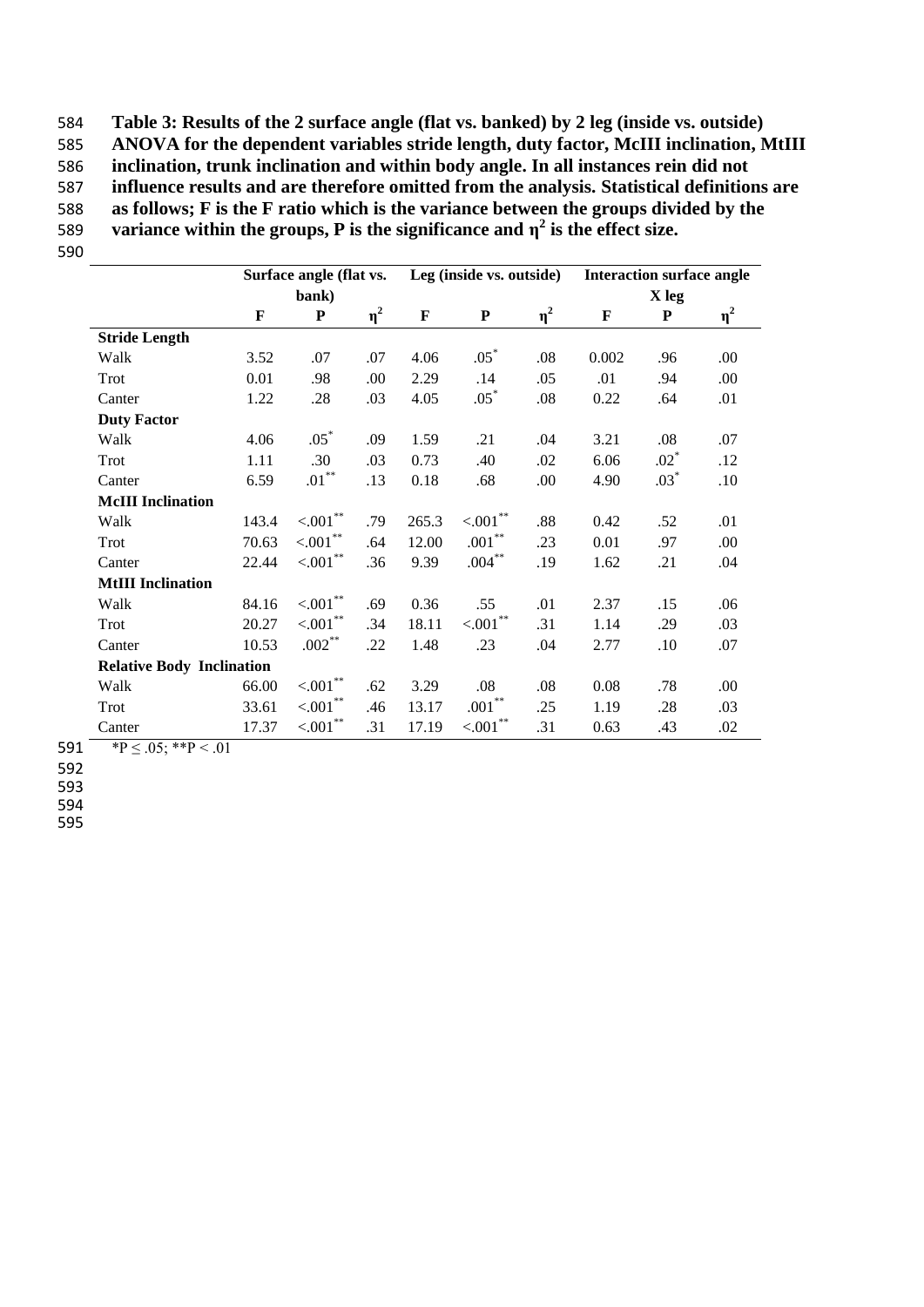

 

 **Figure 1: Theoretical GRFs and moments required in the frontal plane to negotiate a) a flat curve and b) a banked curve. In a) the centripetal force (inwardly directed GRF) (grey) is generated at the ground by the horse pushing outwards, which produces a clockwise moment around the centre of mass. The horse leans in, so that the normal GRF (black) is at a distance outside of the circle relative to the centre of mass. The clockwise moment (grey curved arrow) is therefore balanced with an anti-clockwise moment (black curved arrow) when the distance from the centre of mass to the normal GRF multiplied by the normal GRF equals the clockwise moment. In b) not as much centripetal force at the ground is required because a component of body weight (grey) acts down the slope. Consequently, the clockwise moment acting on the centre of mass from the centripetal force at the ground is smaller (grey curved arrow), so the balancing anti-clockwise moment (black curved arrow) is also smaller. The normal GRF (black) also shows the zero position for inclination measurements, which is perpendicular to the bearing surface.**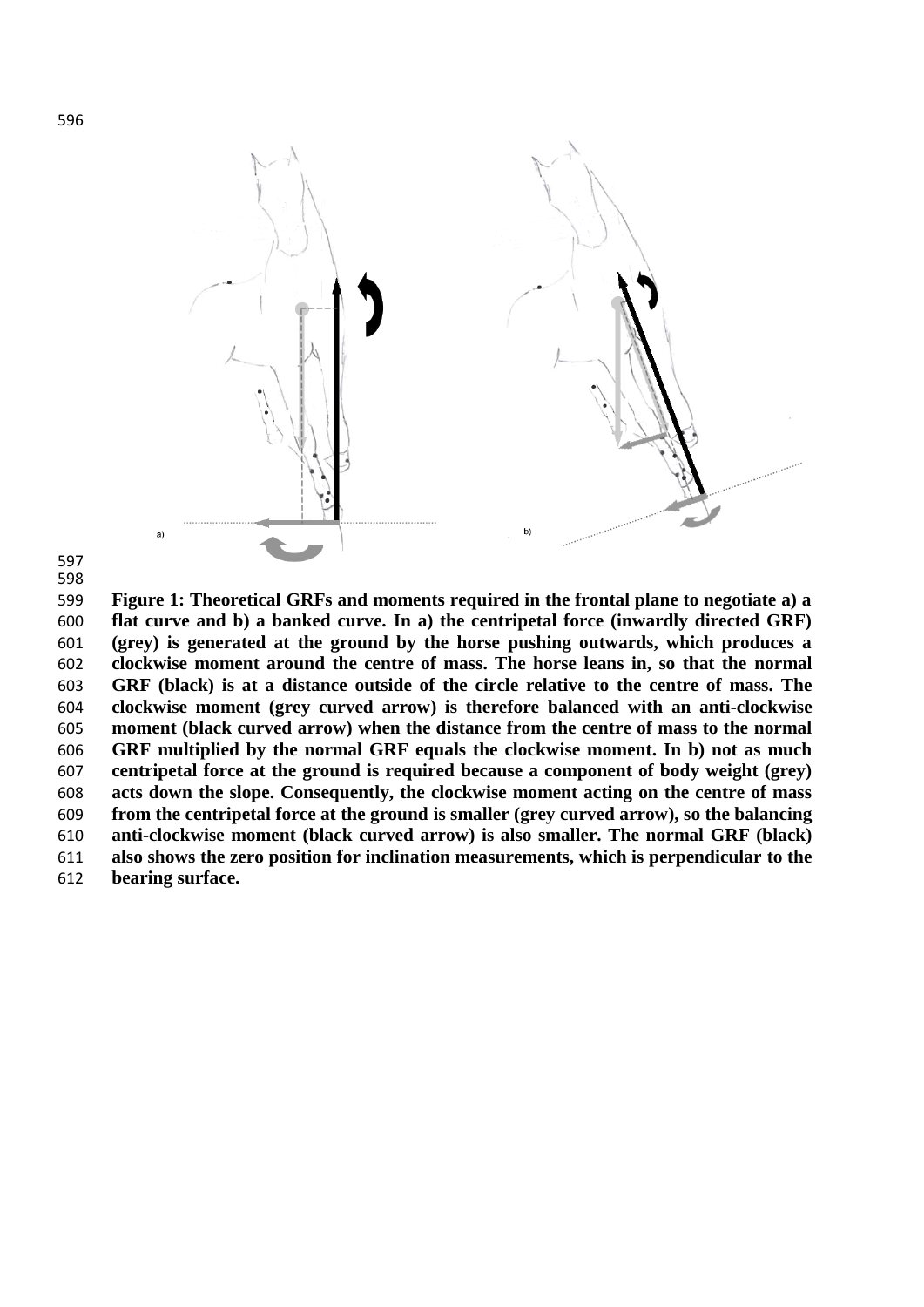

 **Figure 2: Definition of; a) the segment coordinate system (SCS) for McIII and PI. The SCS is found by 1) defining segment end points from medial and lateral markers, 2) projecting the z axis from distal to proximal, 3) defining the y-z plane from the distal end point to the proximal lateral marker and using the z axis, 4) projecting the x axis forwards (dorsally), 5) calculating the y axis perpendicular to the x-z plane. The technique is illustrated for McIII. b) The laboratory coordinate system (LCS) (with the Z axis aligned vertically, the Y axis aligned towards the inside of the circle and the X axis aligned in the direction of motion (at a tangent to the circle)), and c) relative body inclination, MtIII and McIII inclination on the flat circle. Inclination is measured from the perpendicular to the bearing surface (vertical for a flat surface and at 10 degrees from the vertical towards the inside of the circle on a banked surface). This definition is similar to what might be described as a varus or valgus angle. For this study, a positive**